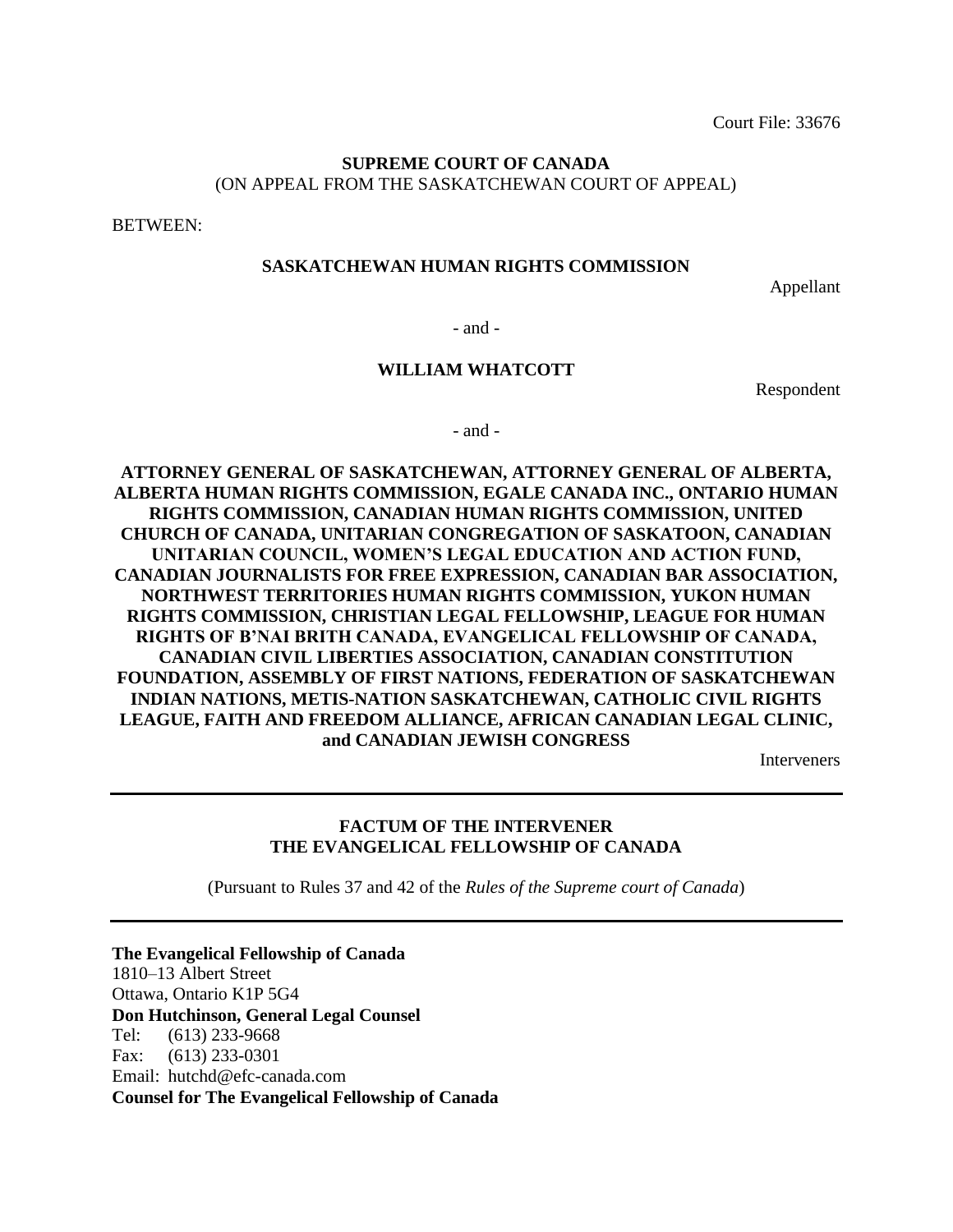| Grant J. Scharfstein, Q.C.<br>Deidre L. Aldcorn<br><b>SHARFSTEIN GIBBINGS WALEN</b><br><b>&amp; FISHER LLP</b>                                           | Eugene Meehan, Q.C.<br><b>MCMILLAN LLP</b>                                                                                                      |
|----------------------------------------------------------------------------------------------------------------------------------------------------------|-------------------------------------------------------------------------------------------------------------------------------------------------|
| 500, 111 Second Avenue South<br>Saskatoon, Saskatchewan<br><b>S7K1K6</b><br>Tel: (306) 653-2838<br>Fax: (306) 652-4747<br>lawyers@scharfsteinlaw.com     | Suite 300, 50 O'Connor Street<br>Ottawa, Ontario<br>K1P 6L2<br>Tel: (613) 232-7171 ext. 132<br>Fax: (613) 231-3191<br>eugene.meehan@mcmillan.ca |
| <b>Counsel for the Appellant,</b><br>The Saskatchewan Human Rights<br><b>Commission</b>                                                                  | <b>Agent for Counsel for the Appellant,</b><br><b>The Saskatchewan Human Rights</b><br><b>Commission</b>                                        |
| <b>Janice E. Gingell</b><br>THE SASKATCHEWAN HUMAN RIGHTS<br><b>COMMISSION</b>                                                                           |                                                                                                                                                 |
| 816, 122 Third Avenue North<br>Saskatoon, Saskatchewan<br><b>S7K 2H6</b><br>Tel: (306) 933-5956<br>Fax: (306) 933-7863<br>Janice.Gingell@gov.sk.ca       |                                                                                                                                                 |
| Co-Counsel for the Appellant,<br><b>The Saskatchewan Human Rights</b><br><b>Commission</b>                                                               |                                                                                                                                                 |
| <b>Thomas A. Schuck</b><br>NIMEGEERS, SCHUCK, WORMSBECKER<br>& BOBBIT                                                                                    | Jérémie Fournier<br><b>VINCENT DAGENAIS GIBSON LLP</b>                                                                                          |
| 319 Souris Avenue NE Box 8<br>Weyburn, Saskatchewan<br>S <sub>4</sub> H <sub>2J8</sub><br>Tel: (306) 842-4654<br>Fax: (306) 842-0522<br>tschuck@nswb.com | 325 Dalhousie Street, Suite 600<br>Ottawa, Ontario<br><b>K1N7G2</b><br>Tel: (613) 241-2701<br>Fax: (613) 241-1599<br>jeremie.fournier@vdg.ca    |
| <b>Counsel for the Respondent,</b><br><b>William Whatcott</b>                                                                                            | <b>Agent for Counsel for the Respondent,</b><br><b>William Whatcott</b>                                                                         |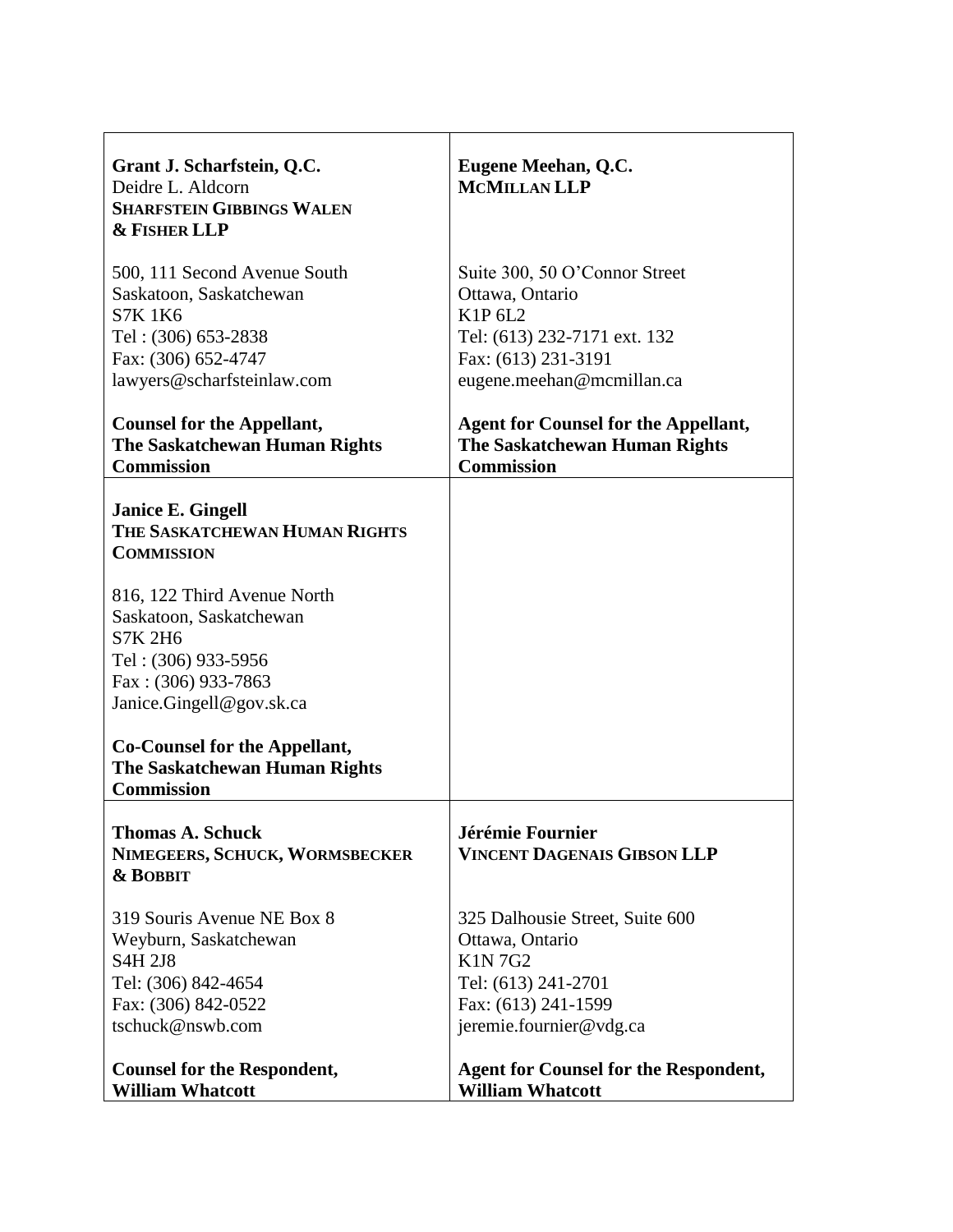| <b>J. Thomson Irvine</b><br><b>MINISTRY OF JUSTICE &amp; ATTORNEY</b><br><b>GENERAL</b> | Henry S. Brown, Q.C.<br><b>GOWLING LAFLEUR HENDERSON LLP</b>                            |
|-----------------------------------------------------------------------------------------|-----------------------------------------------------------------------------------------|
| <b>Constitutional Law Branch</b>                                                        | 2600-160 Elgin Street                                                                   |
| $800 - 1874$ Scarth Street                                                              | P.O. Box 466, Stn 'D'                                                                   |
| Regina, Saskatchewan                                                                    | Ottawa, Ontario                                                                         |
| S <sub>4</sub> P <sub>4</sub> B <sub>3</sub>                                            | <b>K1P 1C3</b>                                                                          |
| Tel: (306) 787-6307                                                                     | Tel: (613) 233-1781                                                                     |
| Fax: (306) 787-9111                                                                     | Fax: (613) 788-3433                                                                     |
| tom.irvine@justice.gc.ca                                                                | henry.brown@gowlings.com                                                                |
| <b>Counsel for the Intervener,</b><br><b>Attorney General of Saskatchewan</b>           | <b>Agent for Counsel for the Intervener,</b><br><b>Attorney General of Saskatchewan</b> |
| <b>Andrew K. Lokan</b>                                                                  | Henry S. Brown, Q.C.                                                                    |
| Jodi Martin                                                                             | <b>GOWLING LAFLEUR HENDERSON LLP</b>                                                    |
| PALIARE, ROLAND, ROSENBERG,                                                             |                                                                                         |
| ROTHSTEIN, LLP                                                                          |                                                                                         |
|                                                                                         | 2600-160 Elgin Street                                                                   |
| 501 - 250 University Avenue                                                             | P.O. Box 466, Stn 'D'                                                                   |
| Toronto, Ontario                                                                        | Ottawa, Ontario                                                                         |
| <b>M5H 3E5</b>                                                                          | <b>K1P 1C3</b>                                                                          |
| Telephone: (416) 646-4300                                                               | Tel: (613) 233-1781                                                                     |
| FAX: (416) 646-4301                                                                     | Fax: (613) 788-3433                                                                     |
| E-mail: andrew.lokan@paliareroland.com                                                  | henry.brown@gowlings.com                                                                |
| <b>Counsel for the Intervener</b>                                                       | <b>Agent for Counsel for the Intervener</b>                                             |
| <b>Canadian Civil Liberties Association</b>                                             | <b>Canadian Civil Liberties Association</b>                                             |
|                                                                                         |                                                                                         |
| David N. Kamal                                                                          | Henry S. Brown, Q.C.                                                                    |
| <b>ATTORNEY GENERAL OF ALBERTA</b>                                                      | <b>GOWLING LAFLEUR HENDERSON LLP</b>                                                    |
| 9833 - 109 Street                                                                       | 2600-160 Elgin Street                                                                   |
| 4th Floor                                                                               | P.O. Box 466, Stn $\lq D$                                                               |
| Edmonton, Alberta                                                                       | Ottawa, Ontario                                                                         |
| <b>T5J 3S8</b>                                                                          | <b>K1P 1C3</b>                                                                          |
| Telephone: (780) 427-4418                                                               | Tel: (613) 233-1781                                                                     |
| FAX: (780) 425-0307                                                                     | Fax: (613) 788-3433                                                                     |
| E-mail: david.kamal@gov.ab.ca                                                           | henry.brown@gowlings.com                                                                |
| <b>Counsel for the Intervener</b>                                                       | <b>Agent for Counsel for the Intervener</b>                                             |
| <b>Attorney General of Alberta</b>                                                      | <b>Attorney General of Alberta</b>                                                      |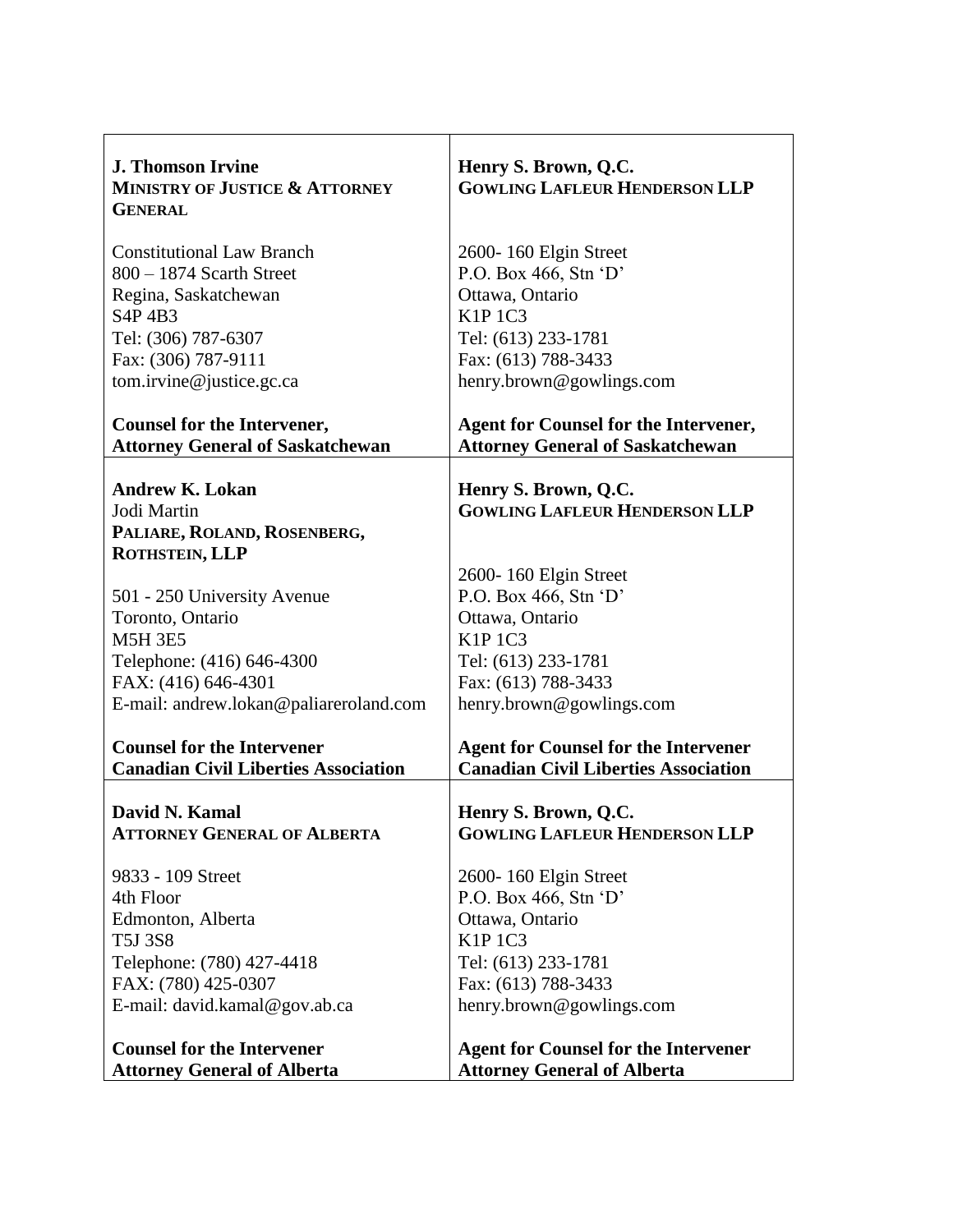| <b>Philippe Dufresne</b><br><b>Brian Smith</b><br><b>CANADIAN HUMAN RIGHTS COMMISSION</b>                                                                                                                                    |                                              |
|------------------------------------------------------------------------------------------------------------------------------------------------------------------------------------------------------------------------------|----------------------------------------------|
| <b>Canadian Human Rights Commission</b><br>344 Slater Street<br>Canada Building, 9th Floor<br>Ottawa, Ontario<br><b>K1A1E1</b><br>Telephone: (613) 943-9162<br>FAX: (613) 993-3089<br>E-mail: philippe.dufresne@chrc-ccdp.ca |                                              |
| <b>Counsel for the Intervener,</b><br><b>Canadian Human Rights Commission</b>                                                                                                                                                |                                              |
| <b>Audrey Dean</b>                                                                                                                                                                                                           | Henry S. Brown, Q.C.                         |
| <b>ALBERTA HUMAN RIGHTS COMMISSION</b>                                                                                                                                                                                       | <b>GOWLING LAFLEUR HENDERSON LLP</b>         |
| No. 800 Standard Life Centre                                                                                                                                                                                                 | 2600-160 Elgin Street                        |
| 10405 Jasper Avenue                                                                                                                                                                                                          | P.O. Box 466, Stn 'D'                        |
| Edmonton, Alberta                                                                                                                                                                                                            | Ottawa, Ontario                              |
| <b>T5J 4R7</b>                                                                                                                                                                                                               | <b>K1P 1C3</b>                               |
| Telephone: (780) 427-3116                                                                                                                                                                                                    | Tel: (613) 233-1781                          |
| FAX: (780) 422-3563                                                                                                                                                                                                          | Fax: (613) 788-3433                          |
| E-mail: audrey.dean@gov.ab.ca                                                                                                                                                                                                | henry.brown@gowlings.com                     |
| <b>Counsel for the Intervener,</b>                                                                                                                                                                                           | <b>Agent for Counsel for the Intervener</b>  |
| <b>Alberta Human Rights Commission</b>                                                                                                                                                                                       | <b>Alberta Human Rights Commission</b>       |
| <b>Cynthia Petersen</b>                                                                                                                                                                                                      | <b>Kelly Doctor</b>                          |
| <b>SACK GOLDBLATT MITCHELL LLP</b>                                                                                                                                                                                           | <b>SACK GOLDBLATT MITCHELL LLP</b>           |
| 1130 - 20 Dundas St West                                                                                                                                                                                                     | 500-30 Metcalfe Street                       |
| <b>Box 180</b>                                                                                                                                                                                                               | Ottawa, Ontario                              |
| Toronto, Ontario                                                                                                                                                                                                             | K1P 5L4                                      |
| <b>M5G 2G8</b>                                                                                                                                                                                                               | Telephone: (613) 235-5327                    |
| Telephone: (416) 979-6440                                                                                                                                                                                                    | FAX: (613) 235-3041                          |
| FAX: (416) 591-7333                                                                                                                                                                                                          | E-mail: kdoctor@sgmlaw.com                   |
| <b>Counsel for the Intervener,</b>                                                                                                                                                                                           | <b>Agent for Counsel for the Intervener,</b> |
| Eagle Canada, Inc.                                                                                                                                                                                                           | Eagle Canada, Inc.                           |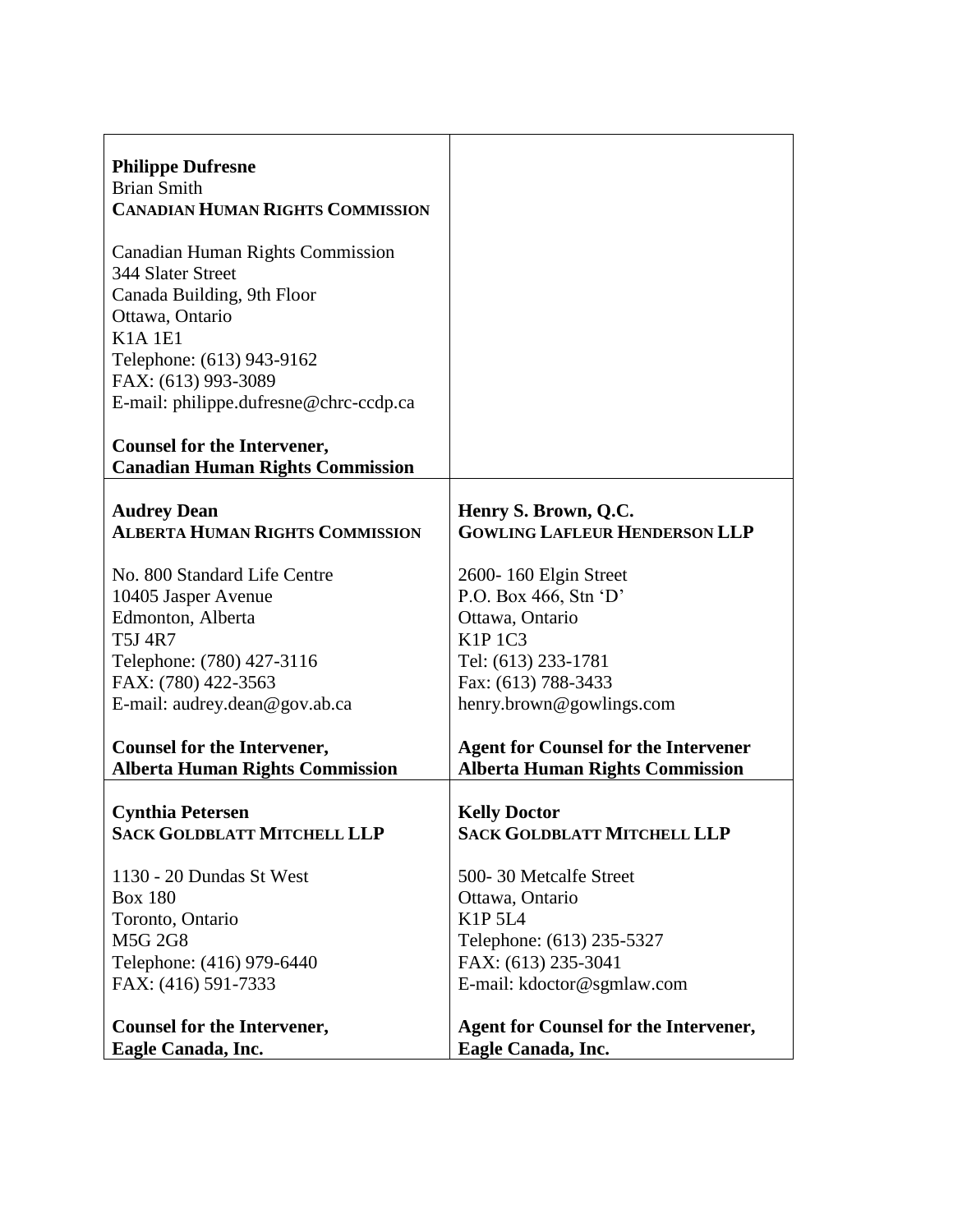| Reema Khawja<br>Tony Griffin                                                 | Brian A. Crane, Q.C<br><b>GOWLING LAFLEUR HENDERSON LLP</b>                            |
|------------------------------------------------------------------------------|----------------------------------------------------------------------------------------|
| <b>ONTARIO HUMAN RIGHTS COMMISSION</b>                                       |                                                                                        |
|                                                                              | 2600-160 Elgin Street                                                                  |
| Public Intrest Inquiries Branch                                              | P.O. Box 466, Stn 'D'                                                                  |
| 180 Dundas street west 8th floor                                             | Ottawa, Ontario                                                                        |
| Toronto, Ontario                                                             | <b>K1P 1C3</b>                                                                         |
| <b>M7A 2R9</b>                                                               | Tel: (613) 233-1781                                                                    |
| Telephone: (416) 326-9870                                                    | Fax: (613) 788-3433                                                                    |
| FAX: (416) 326-9867                                                          | henry.brown@gowlings.com                                                               |
| <b>Counsel for the Intervener,</b><br><b>Ontario Human Rights Commission</b> | <b>Agent for Counsel for the Intervener,</b><br><b>Ontario Human Rights Commission</b> |
|                                                                              |                                                                                        |
| Mark J. Freiman                                                              | <b>Nancy K. Brooks</b>                                                                 |
| <b>LERNERS LLP</b>                                                           | <b>BLAKE, CASSELS &amp; GRAYDON LLP</b>                                                |
|                                                                              |                                                                                        |
| 130 Adelaide Street West                                                     | 45 O'Connor St.                                                                        |
| Suite 2400                                                                   | 20th Floor                                                                             |
| Toronto, Ontario                                                             | Ottawa, Ontario                                                                        |
| <b>M5H 3P5</b>                                                               | <b>K1P1A4</b>                                                                          |
| Telephone: (416) 601-2370                                                    | Telephone: (613) 788-2200                                                              |
| FAX: (416) 867-2453                                                          | FAX: (613) 788-2247                                                                    |
| E-mail: mfreiman@lerners.ca                                                  | E-mail: nancy.brooks@blakes.com                                                        |
| <b>Counsel for the Intervener,</b>                                           | <b>Agent for Counsel for the Intervener</b>                                            |
| <b>Canadian Jewish Congress</b>                                              | <b>Canadian Jewish Congress</b>                                                        |
|                                                                              |                                                                                        |
| <b>Arif Chowdhury</b>                                                        | <b>Stephen B. Acker</b>                                                                |
| <b>FASKEN MARTINEAU DUMOULIN LLP</b>                                         | <b>FASKEN MARTINEAU DUMOULIN LLP</b>                                                   |
| 350-7th Avenue S.W.                                                          | 1300 - 55 Metcalfe St.                                                                 |
| Suite 3400                                                                   | Ottawa, Ontario                                                                        |
| Calgary, Alberta                                                             | K1P 6L5                                                                                |
| <b>T2P 3N9</b>                                                               | Telephone: (613) 236-3882                                                              |
| Telephone: (403) 261-5379                                                    | FAX: (613) 230-6423                                                                    |
| FAX: (403) 261-5351                                                          | E-mail: sacker@fasken.com                                                              |
| E-mail: achowdhury@fasken.com                                                |                                                                                        |
| <b>Counsel for the Intervener,</b>                                           | <b>Agent for Counsel for the Intervener,</b>                                           |
| <b>Unitarian Congregation of Saskatoon</b>                                   | <b>Unitarian Congregation of Saskatoon</b>                                             |
| and Canadian Unitarian Council                                               | and Canadian Unitarian Council                                                         |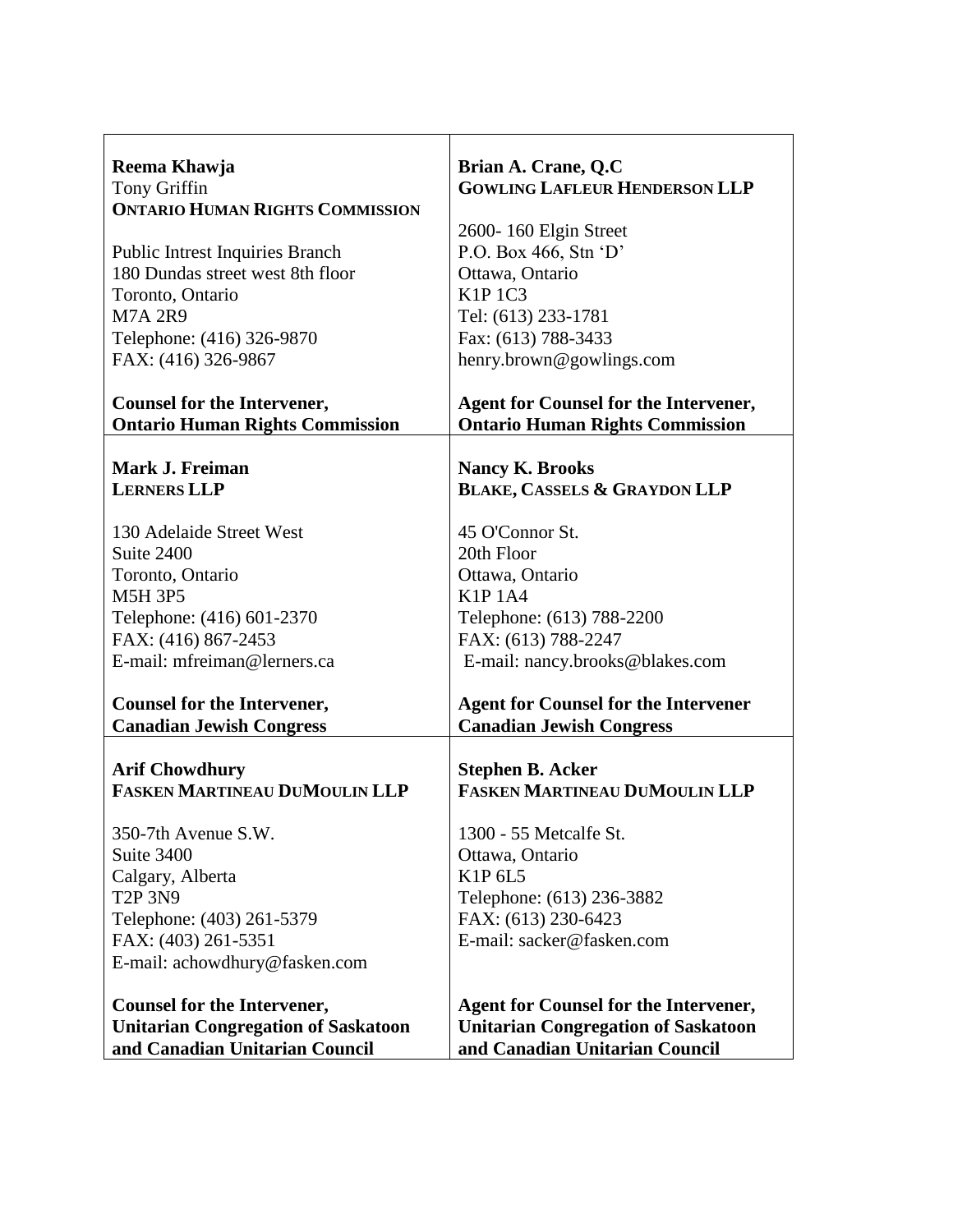| Joanna L. Birenbaum<br>Jo-Ann R. Kolmes<br><b>WOMEN'S LEGAL EDUCATION AND</b><br><b>ACTION FUND</b> | <b>Nadia Effendi</b><br><b>BORDEN LADNER GERVAIS LLP</b>                       |
|-----------------------------------------------------------------------------------------------------|--------------------------------------------------------------------------------|
| 703 - 60 St. Clair Ave. E                                                                           | World Exchange Plaza                                                           |
| Toronto, Ontario                                                                                    | 100 Queen Street, suite 1100                                                   |
| <b>M4T 1N5</b>                                                                                      | Ottawa, Ontario                                                                |
| Telephone: (416) 595-7170 Ext: 223                                                                  | K1P 1J9                                                                        |
| FAX: (416) 595-7191                                                                                 | Telephone: (613) 237-5160                                                      |
| E-mail: j.birenbaum@leaf.ca                                                                         | FAX: (613) 230-8842                                                            |
| <b>Counsel for the Intervener,</b>                                                                  | <b>Agent for Counsel for Intervener,</b>                                       |
| <b>Women's Legal Education and Action</b>                                                           | <b>Women's Legal Education and Action</b>                                      |
| <b>Fund</b>                                                                                         | <b>Fund</b>                                                                    |
| <b>M. Philip Tunley</b><br><b>STOCKWOODS LLP</b>                                                    | <b>Colin S. Baxter</b><br><b>CAVANAGH WILLIAMS CONWAY BAXTER</b><br><b>LLP</b> |
| 150 King Street West                                                                                | 1111 Prince of Wales Drive                                                     |
| Suite 2512                                                                                          | Suite 401                                                                      |
| Toronto, Ontario                                                                                    | Ottawa, Ontario                                                                |
| <b>M5H 1J9</b>                                                                                      | <b>K2C 3T2</b>                                                                 |
| Telephone: (416) 593-7200                                                                           | Telephone: (613) 569-8558                                                      |
| FAX: (416) 593-9345                                                                                 | FAX: (613) 569-8668                                                            |
| E-mail: philt@stockwoods.ca                                                                         | E-mail: cbaxter@cwcb-law.com                                                   |
| <b>Counsel for the Intervener,</b>                                                                  | <b>Agent for Counsel for the Intervener</b>                                    |
| <b>Canadian Journalists for Free</b>                                                                | <b>Canadian Journalists for Free</b>                                           |
| <b>Expression</b>                                                                                   | <b>Expression</b>                                                              |
| <b>David Matas</b>                                                                                  | Henry S. Brown, Q.C.                                                           |
| <b>CANADIAN BAR ASSOCIATION</b>                                                                     | <b>GOWLING LAFLEUR HENDERSON LLP</b>                                           |
| 225 Vaughan Street                                                                                  | 2600-160 Elgin Street                                                          |
| Suite 602                                                                                           | P.O. Box 466, Stn $\lq D$                                                      |
| Winnipeg, Manitoba                                                                                  | Ottawa, Ontario                                                                |
| <b>R3C 1T7</b>                                                                                      | <b>K1P 1C3</b>                                                                 |
| Telephone: (204) 944-1831                                                                           | Tel: (613) 233-1781                                                            |
| FAX: (204) 942-1494                                                                                 | Fax: (613) 788-3433                                                            |
| E-mail: dmatas@mts.net                                                                              | henry.brown@gowlings.com                                                       |
| <b>Counsel for the Intervener,</b>                                                                  | <b>Agent for Counsel for the Intervener</b>                                    |
| <b>Canadian Bar Association</b>                                                                     | <b>Canadian Bar Association</b>                                                |

 $\mathsf{r}$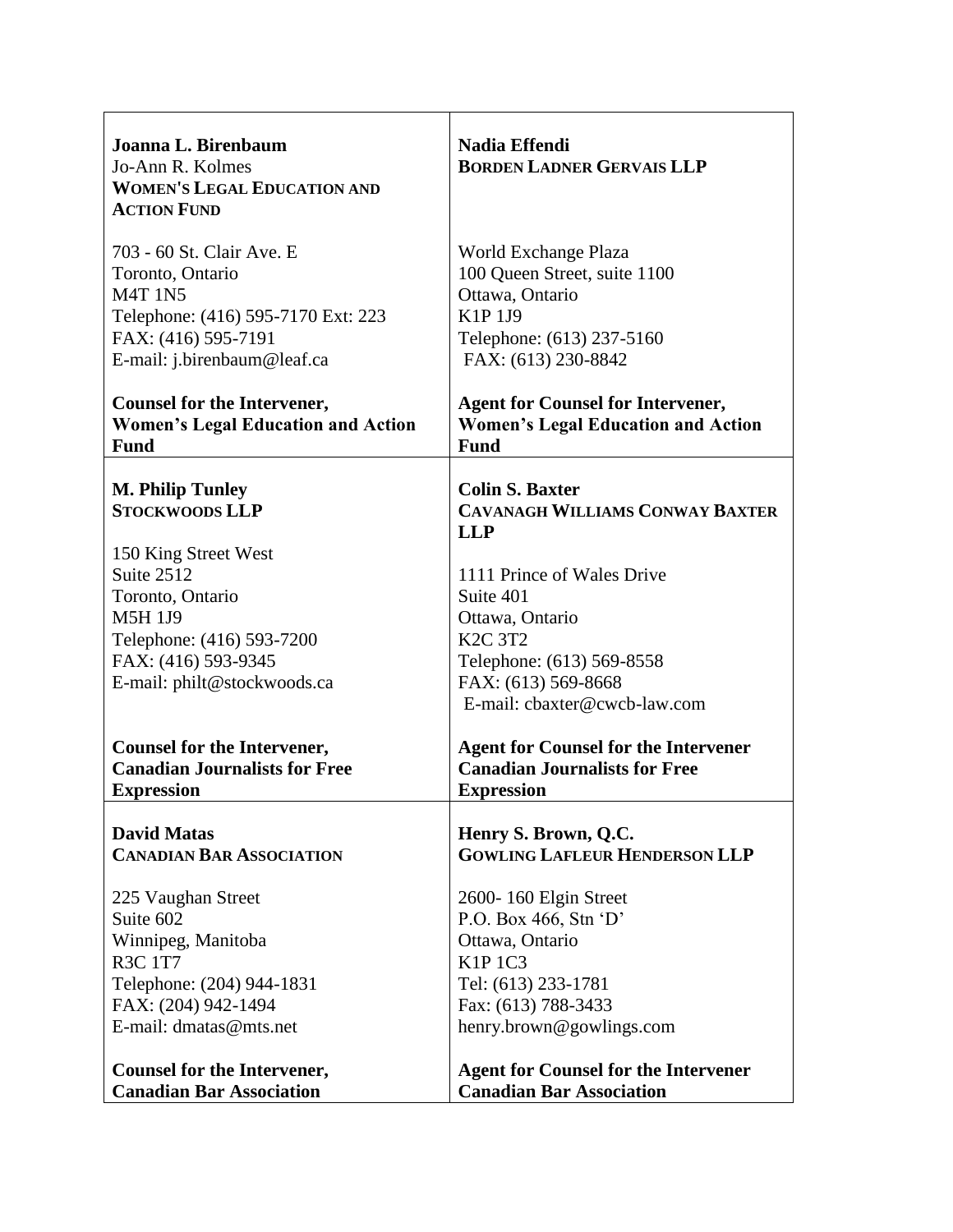| <b>Shaunt Parthev, Q.C.</b><br><b>Ashley M. Smith</b> | Eugene Meehan, Q.C.<br><b>MCMILLAN LLP</b>   |
|-------------------------------------------------------|----------------------------------------------|
| MACPHERSON LESLIE & TYERMAN LLP                       |                                              |
|                                                       | 50 O'Connor Street                           |
| 1500-410 22nd street East                             | Suite 300                                    |
| Saskatoon, Saskatchewan                               | Ottawa, Ontario                              |
| <b>S7K 5T6</b>                                        | K1P 6L2                                      |
| Telephone: (306) 975-7100                             | Telephone: (613) 232-7171                    |
| FAX: (306) 975-7145                                   | FAX: (613) 231-3191                          |
| E-mail: sparthev@mlt.com                              | E-mail: eugene.meehan@mcmillan.ca            |
|                                                       |                                              |
| <b>Counsel for the Intervener,</b>                    | <b>Agent for Counsel for the Intervener,</b> |
| <b>Northwest Territories Human Rights</b>             | <b>Northwest Territories Human Rights</b>    |
| <b>Commission and Yukon Human Rights</b>              | <b>Commission and Yukon Human Rights</b>     |
| <b>Commission</b>                                     | <b>Commission</b>                            |
|                                                       |                                              |
| <b>Robert W. Staley</b>                               | <b>Sheridan Scott</b>                        |
| Derek J. Bell                                         | <b>BENNETT JONES LLP</b>                     |
| Ranjan K. Agarwal                                     |                                              |
| <b>BENNETT JONES LLP</b>                              |                                              |
|                                                       |                                              |
| Suite 3400, P.O. Box 130                              | 1900 - 45 O'Connor Street                    |
| One First Canadian Place                              | World Exchange Plaza                         |
| Toronto, Ontario                                      | Ottawa, Ontario                              |
| <b>M5X 1A4</b>                                        | <b>K1P1A4</b>                                |
| Telephone: (416) 777-4857                             | Telephone: (613) 683-2302                    |
| FAX: (416) 863-1716                                   | FAX: (613) 683-2323                          |
| E-mail: staleyr@bennettjones.ca                       | E-mail: scotts@bennettjones.com              |
|                                                       |                                              |
|                                                       |                                              |
| <b>Counsel for the Intervener,</b>                    | <b>Agent for Counsel for the Intervener</b>  |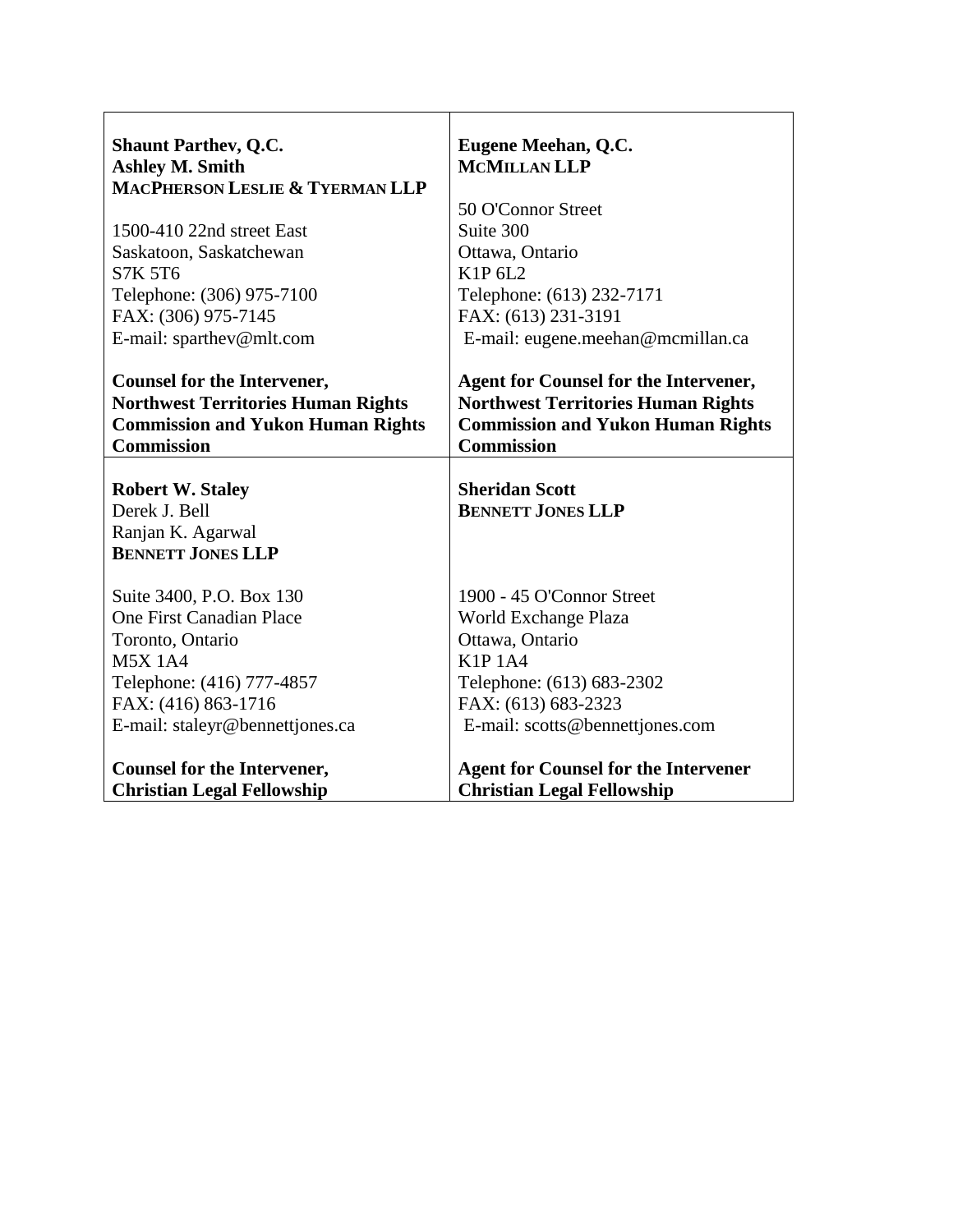| <b>Marvin Kurz</b><br>DALE, STREIMAN & KURZ                                                   | Henry S. Brown, Q.C.<br><b>GOWLING LAFLEUR HENDERSON LLP</b>                                           |
|-----------------------------------------------------------------------------------------------|--------------------------------------------------------------------------------------------------------|
| 480 Main St. N.                                                                               | 2600-160 Elgin Street                                                                                  |
| Brampton, Ontario<br><b>L6V 1P8</b>                                                           | P.O. Box 466, Stn 'D'<br>Ottawa, Ontario                                                               |
| Telephone: (905) 455-7300                                                                     | <b>K1P 1C3</b>                                                                                         |
| FAX: (905) 455-5848                                                                           | Tel: (613) 233-1781                                                                                    |
|                                                                                               | Fax: (613) 788-3433                                                                                    |
|                                                                                               | henry.brown@gowlings.com                                                                               |
| <b>Counsel for the Intervener,</b><br><b>League for Human Rights of B'nai Brith</b><br>Canada | <b>Agent for Counsel for the Intervener</b><br><b>League for Human Rights of B'nai Brith</b><br>Canada |
| <b>Beth Symes</b>                                                                             | Nadia Effendi                                                                                          |
| <b>Ben Millard</b>                                                                            | <b>BORDEN LADNER GERVAIS LLP</b>                                                                       |
| <b>SYMES &amp; STREET</b>                                                                     |                                                                                                        |
|                                                                                               | World Exchange Plaza                                                                                   |
| 133 Lowther Ave                                                                               | 100 Queen Street, suite 1100                                                                           |
| Toronto, Ontario<br><b>M5R 1E4</b>                                                            | Ottawa, Ontario<br>K1P 1J9                                                                             |
| Telephone: (416) 920-3030                                                                     | Telephone: (613) 237-5160                                                                              |
| FAX: (416) 920-3033                                                                           | FAX: (613) 230-8842                                                                                    |
| <b>Counsel for the Intervener,</b>                                                            | <b>Agent for Counsel for the Intervener</b>                                                            |
| <b>United Church of Canada</b>                                                                | <b>United Church of Canada</b>                                                                         |
|                                                                                               |                                                                                                        |
| David M. A. Stack<br><b>MCKERCHER LLP</b>                                                     | Henry S. Brown, Q.C.<br><b>GOWLING LAFLEUR HENDERSON LLP</b>                                           |
|                                                                                               |                                                                                                        |
| 374 Third Avenue South                                                                        | 2600-160 Elgin Street                                                                                  |
| Saskatoon, Saskatchewan                                                                       | P.O. Box 466, Stn $\lq D$                                                                              |
| <b>S7K 1M5</b>                                                                                | Ottawa, Ontario                                                                                        |
| Telephone: (306) 664-1277<br>FAX: (306) 653-2669                                              | <b>K1P 1C3</b><br>Tel: (613) 233-1781                                                                  |
| E-mail: d.stack@mckercher.ca                                                                  | Fax: (613) 788-3433                                                                                    |
|                                                                                               | henry.brown@gowlings.com                                                                               |
| <b>Counsel for the Intervener,</b>                                                            | <b>Agent for Counsel for the Intervener</b>                                                            |
| <b>Assembly of First Nations, Federation of</b>                                               | <b>Assembly of First Nations, Federation of</b>                                                        |
| <b>Saskatchewan Indian Nations and Métis</b>                                                  | <b>Saskatchewan Indian Nations and Métis</b>                                                           |
| <b>Nation-Saskatchewan</b>                                                                    | <b>Nation-Saskatchewan</b>                                                                             |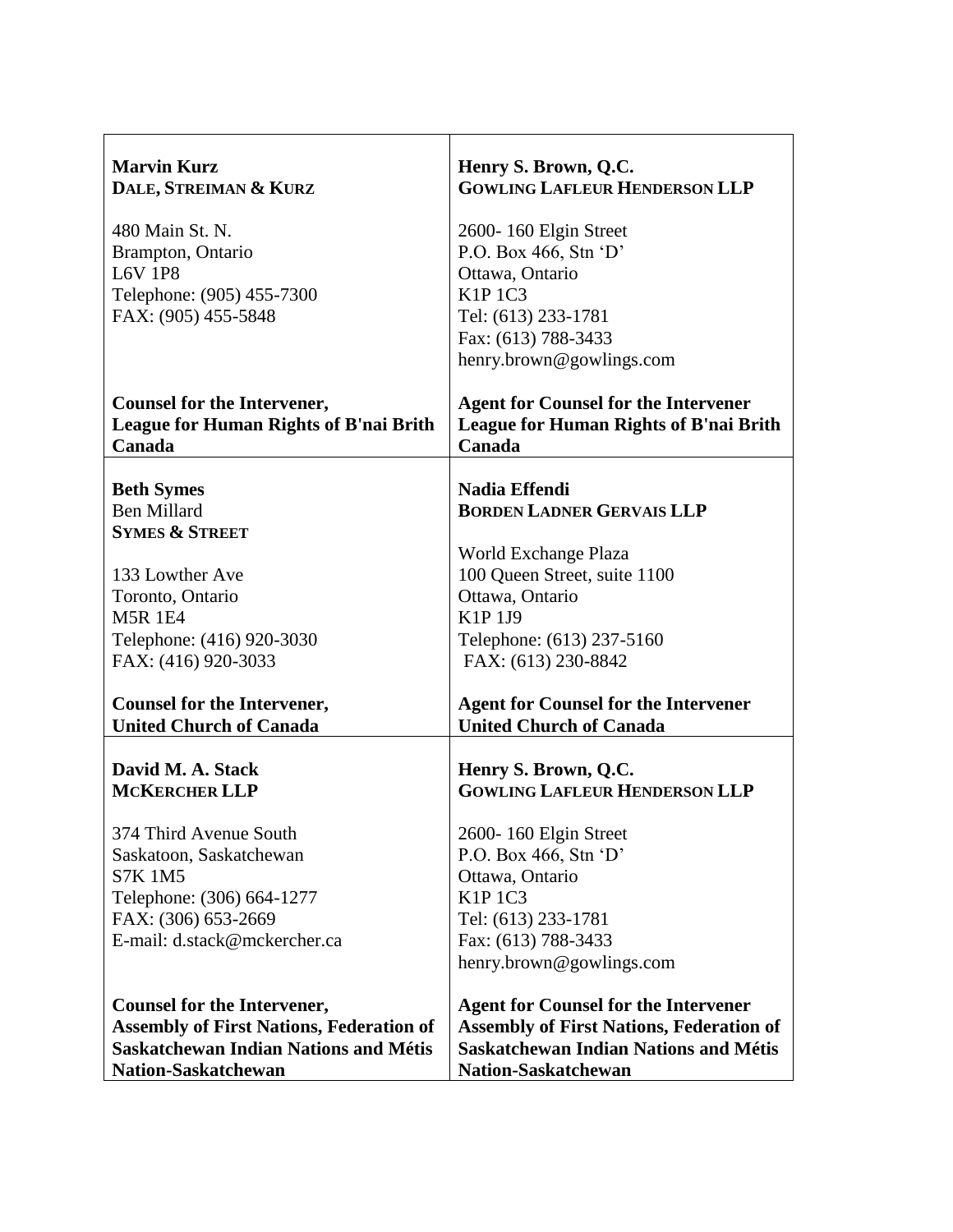| <b>Ryan D.W. Dalziel</b>                                                                                                                                        | Brian A. Crane, Q.C.                                                                                                                                 |
|-----------------------------------------------------------------------------------------------------------------------------------------------------------------|------------------------------------------------------------------------------------------------------------------------------------------------------|
| Erica J. Toews                                                                                                                                                  | <b>GOWLING LAFLEUR HENDERSON LLP</b>                                                                                                                 |
| <b>BULL, HOUSSER &amp; TUPPER LLP</b>                                                                                                                           | 2600 - 160 Elgin St                                                                                                                                  |
| 3000 - 1055 West Georgia Street                                                                                                                                 | Box 466 Station D                                                                                                                                    |
| Vancouver, British Columbia                                                                                                                                     | Ottawa, Ontario                                                                                                                                      |
| <b>V6E 3R3</b>                                                                                                                                                  | <b>K1P 1C3</b>                                                                                                                                       |
| Telephone: (604) 641-4881                                                                                                                                       | Telephone: (613) 233-1781                                                                                                                            |
| FAX: (604) 646-2671                                                                                                                                             | FAX: (613) 563-9869                                                                                                                                  |
| E-mail: rdd@bht.com                                                                                                                                             | E-mail: brian.crane@gowlings.com                                                                                                                     |
| <b>Counsel for the Intervener,</b>                                                                                                                              | <b>Agent for Counsel for the Intervener</b>                                                                                                          |
| <b>Catholic Civil Rights League and Faith</b>                                                                                                                   | <b>Catholic Civil Rights League and Faith</b>                                                                                                        |
| and Freedom Alliance                                                                                                                                            | and Freedom Alliance                                                                                                                                 |
| <b>Sunil Gurmukh</b>                                                                                                                                            | <b>Gary Stein</b>                                                                                                                                    |
| Moya Teklu                                                                                                                                                      | <b>SOUTH OTTAWA COMMUNITY LEGAL</b>                                                                                                                  |
| <b>AFRICAN CANADIAN LEGAL CLINIC</b>                                                                                                                            | <b>SERVICES</b>                                                                                                                                      |
| 18 King Street East<br>Suite 901<br>Toronto, Ontario<br><b>M5C 1C4</b><br>Telephone: (416) 214-4747 Ext: 26<br>FAX: (416) 214-4748<br>E-mail: gurmuks@lao.on.ca | 406 - 1355 Bank St.<br>Ottawa, Ontario<br><b>K1H 8K7</b><br>Telephone: (613) 733-0140<br>FAX: (613) 733-0401                                         |
| <b>Counsel for the Intervener,</b>                                                                                                                              | <b>Agent for Counsel for the Intervener</b>                                                                                                          |
| <b>African Canadian Legal Clinic</b>                                                                                                                            | <b>African Canadian Legal Clinic</b>                                                                                                                 |
| <b>Mark A. Gelowitz</b><br>Jason MacLean<br><b>OSLER, HOSKIN &amp; HARCOURT LLP</b>                                                                             | Patricia J. Wilson<br><b>OSLER, HOSKIN &amp; HARCOURT LLP</b>                                                                                        |
| P.O. Box 50<br>1 First Canadian Place<br>Toronto, Ontario<br><b>M5Z1B8</b><br>Telephone: (416) 862-4743<br>FAX: (416) 862-6666                                  | 340 Albert Street<br>Suite 1900<br>Ottawa, Ontario<br><b>K1R7Y6</b><br>Telephone: (613) 787-1009<br>FAX: (613) 235-2867<br>E-mail: pwilson@osler.com |
| <b>Counsel for the Intervener,</b>                                                                                                                              | <b>Agent for Counsel for the Intervener,</b>                                                                                                         |
| <b>Canadian Constitution Foundation</b>                                                                                                                         | <b>Canadian Constitution Foundation</b>                                                                                                              |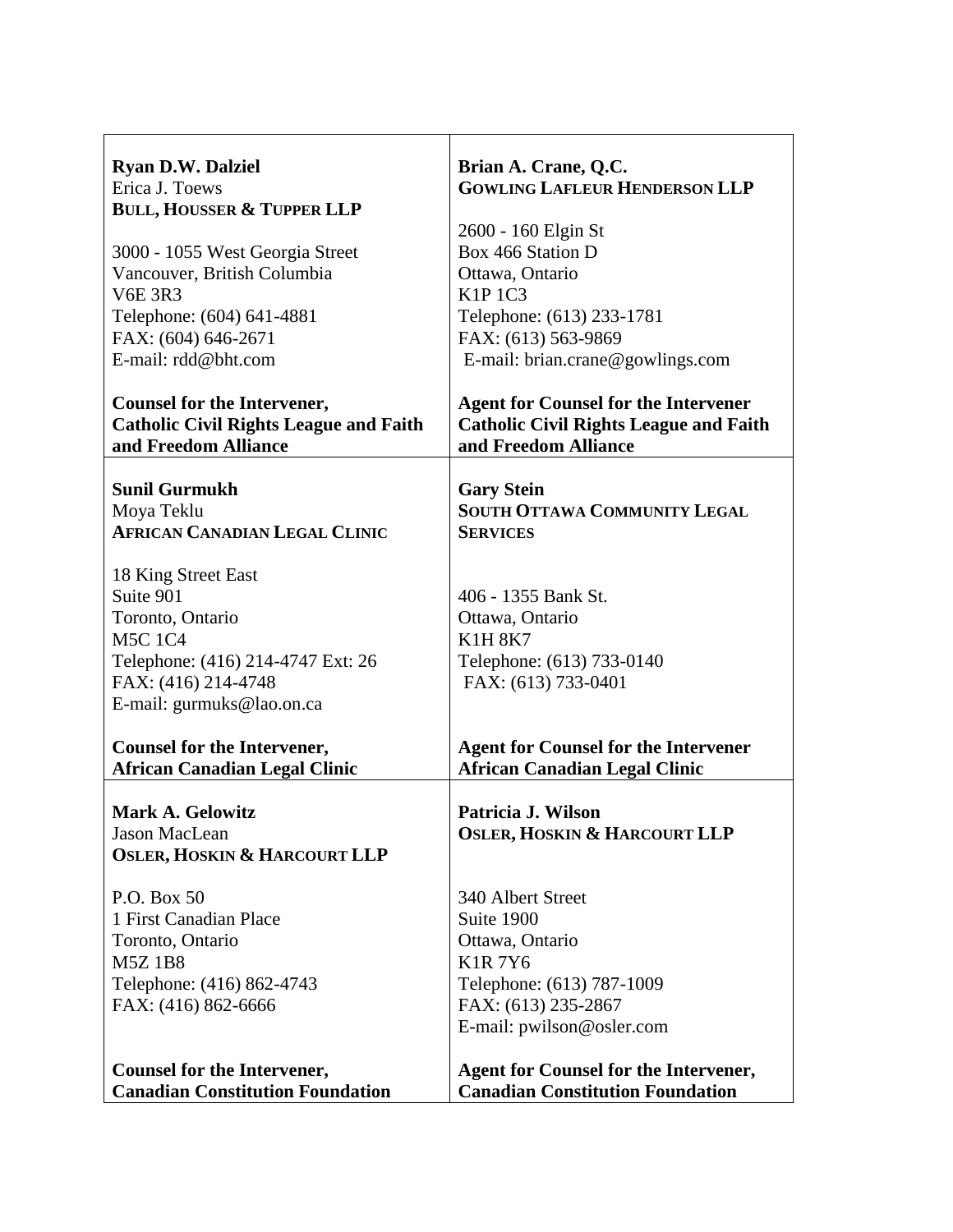# **Table of Contents**

<span id="page-9-0"></span>

| A. What is the extent of the state's role in monitoring public policy dialogue?                                                                                                                  |
|--------------------------------------------------------------------------------------------------------------------------------------------------------------------------------------------------|
| B. Does freedom of religion include the right to publish controversial or offensive views                                                                                                        |
|                                                                                                                                                                                                  |
|                                                                                                                                                                                                  |
|                                                                                                                                                                                                  |
| C. Is it permissible to morally criticise sinful behaviour while respecting the person? Are<br>Christians able to "hate the sin and love the sinner" in accordance with their religious beliefs? |
| D. What philosophy of society should the Court adopt when dealing with issues of religion,                                                                                                       |
|                                                                                                                                                                                                  |
|                                                                                                                                                                                                  |
|                                                                                                                                                                                                  |
|                                                                                                                                                                                                  |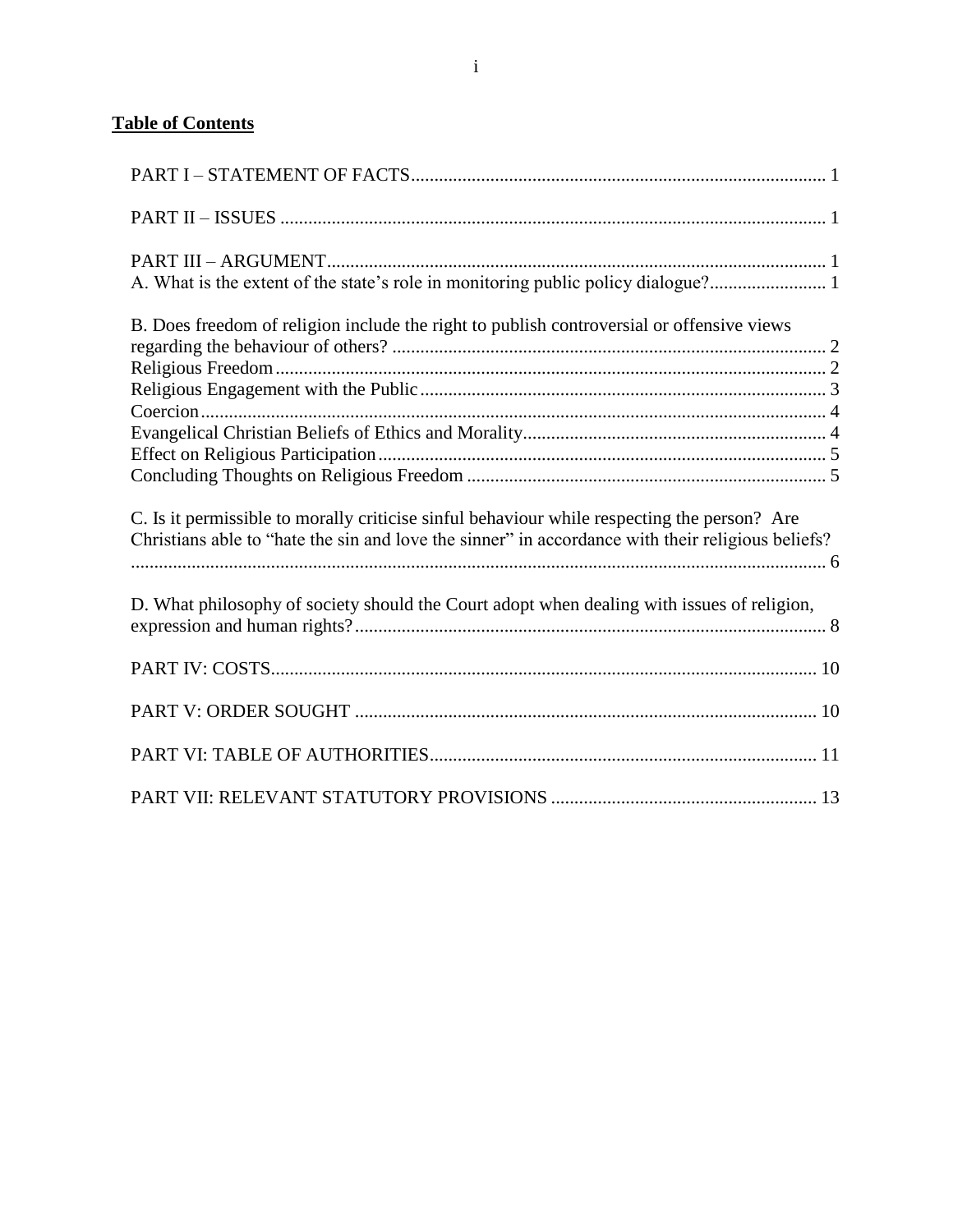# **PART I – STATEMENT OF FACTS**

1. The Evangelical Fellowship of Canada ("EFC") was granted leave to intervene in this appeal by the Order of the Honourable Justice Abella on the 10th day of June, 2011. The EFC accepts the facts as set out in the Respondent"s factum.

# <span id="page-10-0"></span>**PART II – ISSUES**

- 2. The public policy questions on this appeal are as follows:
	- a. What role should the state have in monitoring private expression between citizens on questions of public policy and/or morality? Is it constitutionally appropriate for legislation to limit the peaceful expression of controversial or unpopular opinions regarding the behaviour or actions of other citizens?
	- b. Does freedom of religion in Canada protect the right to freely express religious beliefs about the morality of private or personal conduct and the right to freely engage the public on issues of public policy and morality from a religious perspective?
	- c. Does the expression of critical and moral analysis of private or personal conduct with moral connotations promote hatred against an individual or community, or more colloquially stated, is it permissible for religious people to express their view that they "hate the sin" but "love the sinner"?
	- d. If the appellant"s approach to free speech is adopted by this Court, what are the potential implications for secularism, pluralism and tolerance of free thought, opinion and religious expression in Canadian society?

# <span id="page-10-1"></span>**PART III – ARGUMENT**

## <span id="page-10-2"></span>**A. What is the extent of the state's role in monitoring public policy dialogue?**

3. World religious freedom experts Brian J. Grim and Roger Finke have noted:

When reviewing human rights throughout European history, Michael Horowitz described Jews as the "canaries in the coal mine": nations persecuting Jews held less democratic commitment and were more likely to deny other freedoms as well. He later argued that vulnerable Christians are now the canaries, serving as a "litmus indicator of whether freedom exists not only for them – but for all others in their societies." We expand the litmus test beyond a particular religious group to religious freedoms in general, and we agree that the violations of vulnerable religious liberties indicate potential threats to other liberties as well.<sup>1</sup>

In this instance, the threat is to the freedom of religious expression.

 $\overline{a}$ <sup>1</sup> Brian J. Grim & Roger Finke, *The Price of Freedom Denied* (New York: Cambridge University Press, 2011) at 202.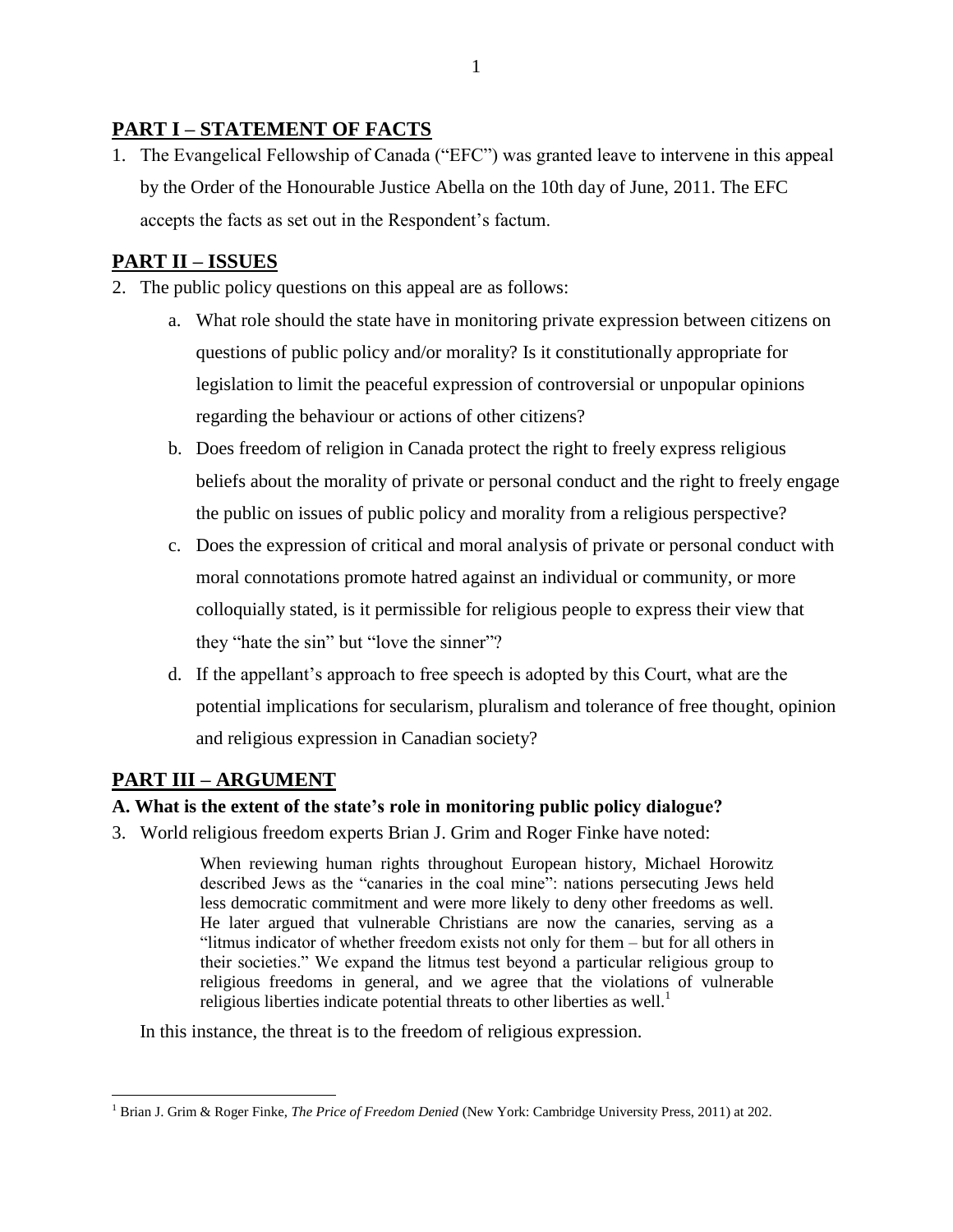- 4. The EFC respectfully submits that the state"s power to monitor or censor public policy debate should be limited. "The guarantee of free expression protects all content of expression but may not protect some <u>forms</u> of expression, for example, violence and threats of violence."<sup>2</sup> The state *protects* the freedom of expression; it does not *grant* the freedom of expression. Fundamental freedoms are inherently the peoples'.
- 5. McLachlin J. (as she then was) explained in *Taylor* that the first two of three philosophical rationales for the justification of freedom of expression are "instrumental". We should view freedom of expression "firstly as the means of promoting the 'marketplace of ideas' essential to a vibrant society, and secondly as being indispensable to the proper functioning of democratic government."<sup>3</sup> These rationales for fundamental freedoms preserve a healthy society. Freedom of expression and freedom of religion are also fundamental to the selffulfillment and dignity of each individual.
- 6. The right to debate moral issues and issues of public policy is foundational in a true democracy. Any limitation or censorship of free expression is a limitation on democracy and undermines the worth of individuals. "Perhaps the most powerful rationale for the constitutional protection of freedom of expression is its role as an instrument of democratic government."<sup>4</sup>
- 7. Where certain speech is found to be offensive by others, the primary remedy is not censorship by the state, but counter-speech by the citizen.

# <span id="page-11-0"></span>**B. Does freedom of religion include the right to publish controversial or offensive views regarding the behaviour of others?**

<span id="page-11-1"></span>Religious Freedom

- 8. Freedom of religion necessarily includes the free expression of religion and of religious beliefs.<sup>5</sup>
- 9. This Court has stated that "[t]he protection of freedom of religion afforded by s. 2(a) of the Canadian *Charter of Rights and Freedoms* is broad and jealously guarded in our *Charter* jurisprudence<sup>"6</sup> and that "human rights codes must be interpreted and applied in a manner that respects [this] broad protection granted to religious freedom".<sup>7</sup>

<sup>2</sup> *Canada (Human Rights Commission) v. Taylor*, [1990] 3 S.C.R. 892 at para. 120 [*Taylor*].

<sup>3</sup> *Ibid.,* at para. 116.

<sup>&</sup>lt;sup>4</sup> Peter W. Hogg, *Constitutional Law of Canada*, looseleaf, 5<sup>th</sup> ed. (Toronto: Carswell, 2007) vol. 2 at 43-7

<sup>5</sup> *R. v. Big M Drug Mart*, [1985] 1 S.C.R. 295 at para. 94 [*Big M*].

<sup>6</sup> *Reference re Same-Sex Marriage,* [2004] 3 S.C.R. 698, at para. 53 [*Re Same-Sex Marriage*].

 $<sup>7</sup>$  *Ibid.*, at para. 55.</sup>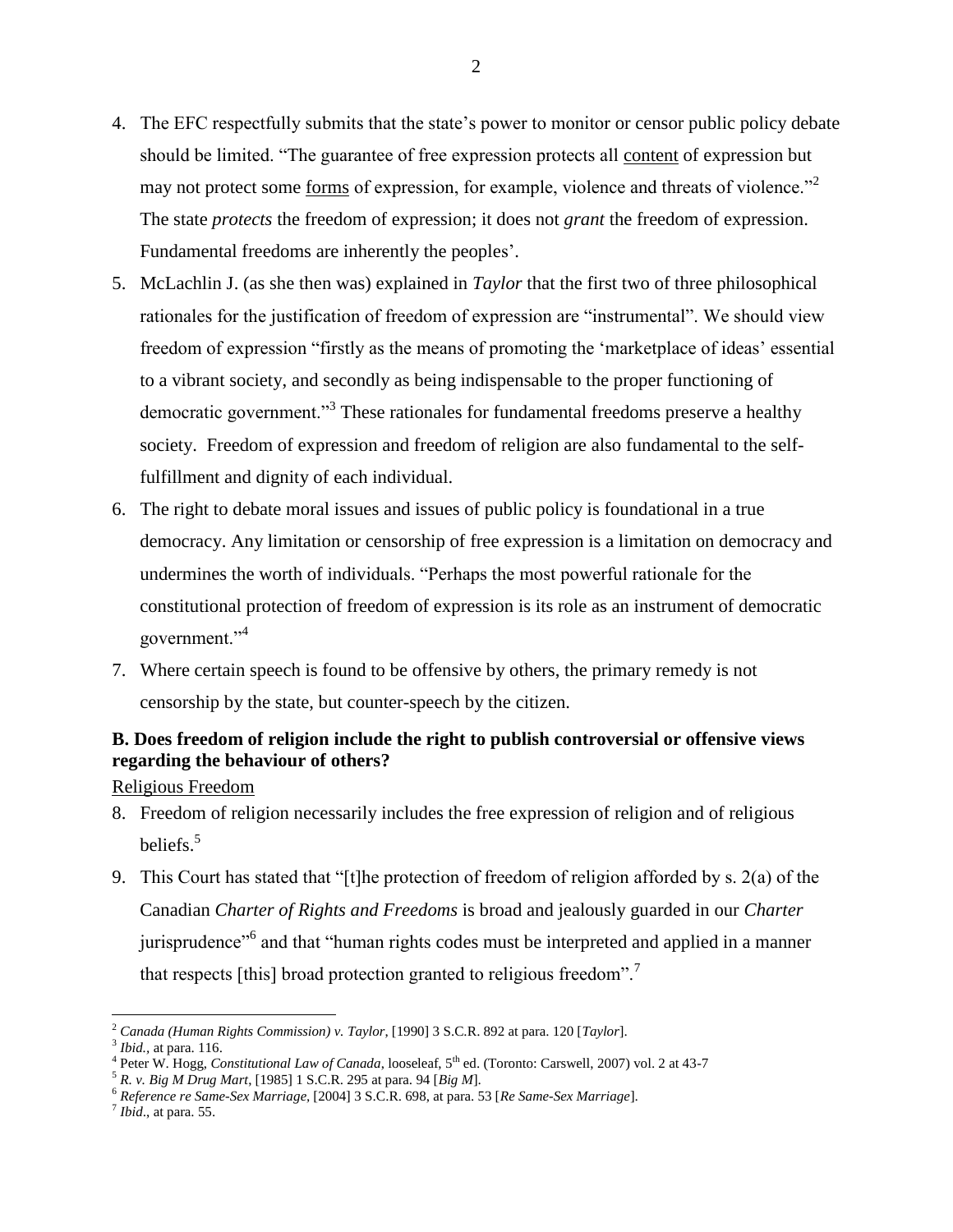- 10. In *R. v. Big M Drug Mart* Dickson J. (as he then was) held that our fundamental freedoms are founded on "respect for the inherent dignity and the inviolable rights of the human person."<sup>8</sup>
- 11. This Court has confirmed the centrality of religious freedom in our society, and its existence prior to the *Charter* and independent of positive law. In *Saumur v. Québec (City)*<sup>9</sup> this Court found religious freedom to be an original and foundational component of Canadian society.<sup>10</sup> The *Charter* guarantees the pre-existing rights and freedoms in Canada.<sup>11</sup>
- 12. Decisions made after enactment of the *Charter* underscore that the *Charter* protects these freedoms, and reinforce the importance of protecting religious expression.
- 13. When a Christian shares personal religious beliefs and does not coerce compliance with religious views, then the state, by virtue of s. 2(a) of the *Charter*, must allow and even protect this dissemination of religious opinion, not censor it.

<span id="page-12-0"></span>Religious Engagement with the Public

- 14. Evangelical Christians hold that the Bible is the infallible and inspired Word of  $God<sup>12</sup>$  and sincerely believe that they are compelled to share the tenets of their Evangelical Christian faith with the community by both acts and words.<sup>13</sup> This requires engaging in public dialogue, and sometimes debate, regarding a number of different issues.<sup>14</sup> Section 2(a) protects this engagement, even when some find these opinions offensive.
- 15. The freedoms of religion and expression are closely linked when dealing with the religiously informed and their engagement in public debate. Often, the religious citizen holds, or is represented as holding, differing views from others. Some hold that these views are increasingly a minority view in Canadian culture. The less mainstream these religious views may be, the more important it is to protect them against the silencing voices of the majority in accord with *Charter* values.

<sup>8</sup> *R. v. Big M. Drug Mart,* [1985] 1 S.C.R. 295 [*Big M*] at para. 94.

<sup>9</sup> *Saumur v. Québec (City)* [1953] 2 S.C.R. 299 [*Saumur*].

<sup>10</sup> *Ibid.* at p. 327, 329. See also *Syndicat Northcrest v*. *Amselem* [2004] 2 S.C.R. 551, [*Amselem*], at para. 40.

<sup>&</sup>lt;sup>11</sup> Section 26 of the *Charter* reads: "The guarantee in this Charter of certain rights and freedoms shall not be construed as denying the existence of any other rights or freedoms that exist in Canada."

<sup>&</sup>lt;sup>12</sup> The Evangelical Fellowship of Canada's Statement of Faith online: The Evangelical Fellowship of Canada <http://www.evangelicalfellowship.ca/netcommunity/page.aspx?pid=265>.

<sup>13</sup> Bruce J. Clemenger, "Evangelicalism and the Advancement of Religion" *Church & Faith Trends,* 2:2 (January 2009). See also *Holy Bible, New International Version*, (Grand Rapids, Michigan:The Zondervan Corporation, 2001), Micah 6:8; Matthew 28:18-19; Romans 12:1-17; James 2:14-17 [*Holy Bible*]. See also *Christian Witness in a Multi-Religious World* (July 2011). <sup>14</sup> A sampling of cases in which the EFC has intervened before this court provides an example of the broad range of issues that Evangelicals engage in: end of life issues (*Rodriguez v. British Columbia (Attorney General)*); care for the unborn (*Dobson v. Dobson*); mercy killing (*R. v. Latimer*); education (*Trinity Western University v. B.C. College of Teachers* and *Chamberlain v. Surrey School District No. 36*); reproductive technologies (*Reference Re Assisted Human Reproduction Act*); parental authority

<sup>(</sup>*S.L., et al. v. Commission scolaire des Chenes, et al.*); in addition to public policy initiatives on poverty, homelessness, international aid, child pornography, human trafficking, etc.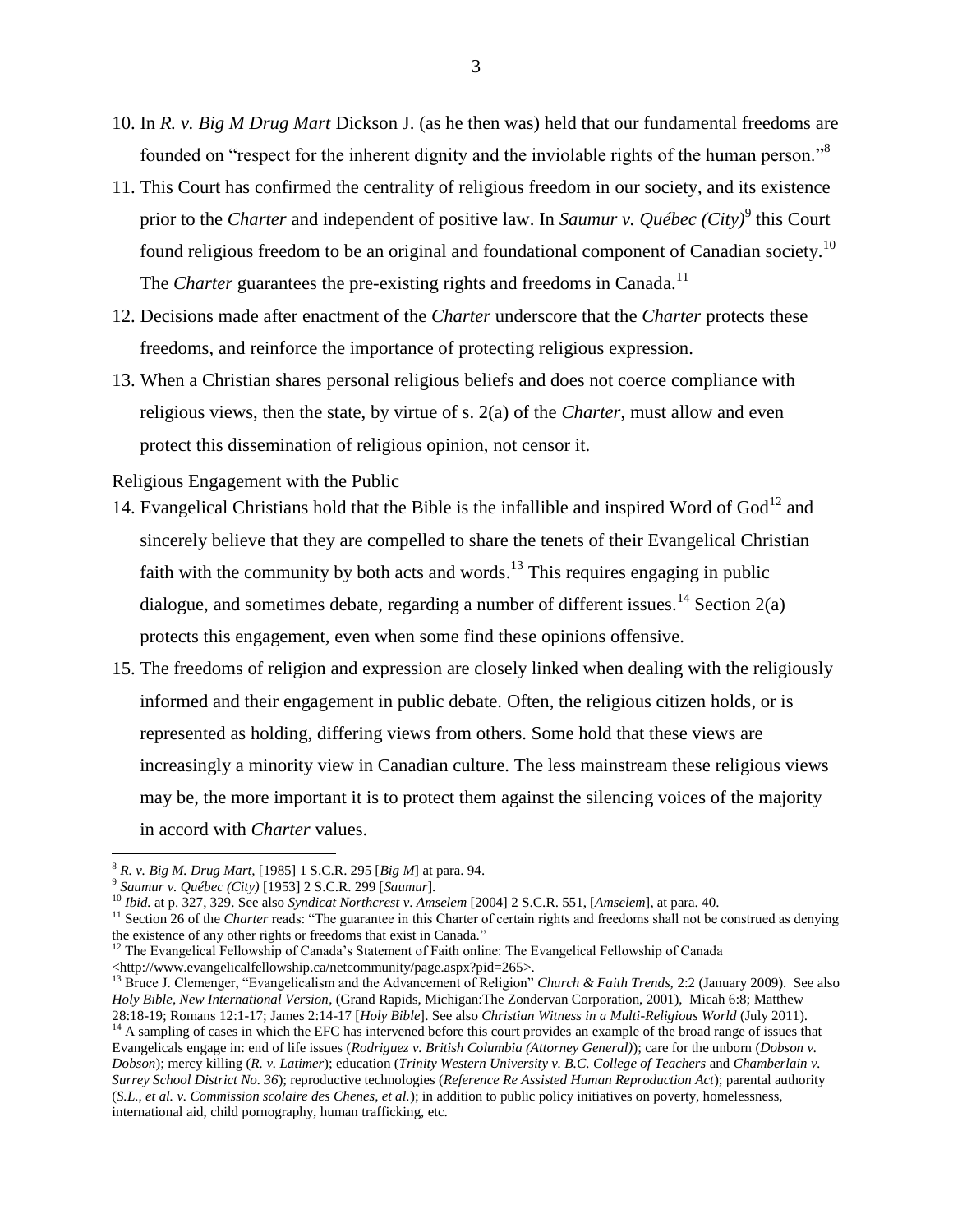16. Neither the EFC nor this Court need agree with or condone the words used by Mr. Whatcott. However, the principle remains: every individual in Canada should feel free to openly bring their conscientious and/or religious convictions to bear on their opinions and on their engagement in public policy debate.<sup>15</sup>

#### <span id="page-13-0"></span>Coercion

- 17. In *Big M*, Dickson J. noted the importance of freedom of religion in Canadian society, and specifically, the relationship between freedom and the absence of coercion. <sup>16</sup>
- 18. To compel tolerance is to dispense with it and is, in effect, coercive. Every religion is, in essence, exclusive in its beliefs and its requirements of its followers. Compelling tolerance by state-mandated parameters for acceptable speech in public debate can only be accomplished by violating the freedom of religion and freedom of conscience of each religiously devout individual who wishes to bring their religious perspective to the public square.
- 19. Section 14 of the *Saskatchewan Human Rights Code* imposes a course of conduct onto the citizen body with direct commands to refrain from acting in certain ways on pain of sanction. This fits the definition of coercion as defined by this Court.<sup>17</sup>
- 20. Religious (or non-religious) views inform morality claims and morality claims inform public policy decisions. Public policy decisions are ultimately made by government, which can only thrive if there is a robust dialogue within its citizenry. Public policy decisions will inevitably involve morality. However, if the state determines what a religion or what religiously (or non-religiously) informed individuals can or cannot do or say, it is in effect violating the principle against coercion, and censoring the voices of an identifiable community from participation in the discussion.

#### <span id="page-13-1"></span>Evangelical Christian Beliefs of Ethics and Morality

21. Ethics and morality are core components of the Christian faith. What might be referred to as the personal or individual morality or ethics of an Evangelical Christian (or a Christian community) is, in effect, determined by their Christian faith.

<sup>15</sup> See Gonthier J"s discussion on this point in *Chamberlain v. Surrey School District No. 36*, [2002] 4 S.C.R. 710 [*Chamberlain*], generally, and specifically at para. 135 where he states that "the essence of freedom of religion or conscience and…freedom of expression more generally" is violated "if a person is compelled by the state… to a course of action or inaction which he would not otherwise have chosen…"

<sup>16</sup> *Big M, supra* note 8 at para. 94.

<sup>17</sup> *The Saskatchewan Human Rights Code,* S.S. 1979, c. S-241 [*Code*]. See *Big M, supra* note 8 at para. 94; *Trinity Western University v. British Columbia Council of Teachers* [2001] 1 S.C.R. 772 [*Trinity Western*] at para. 28.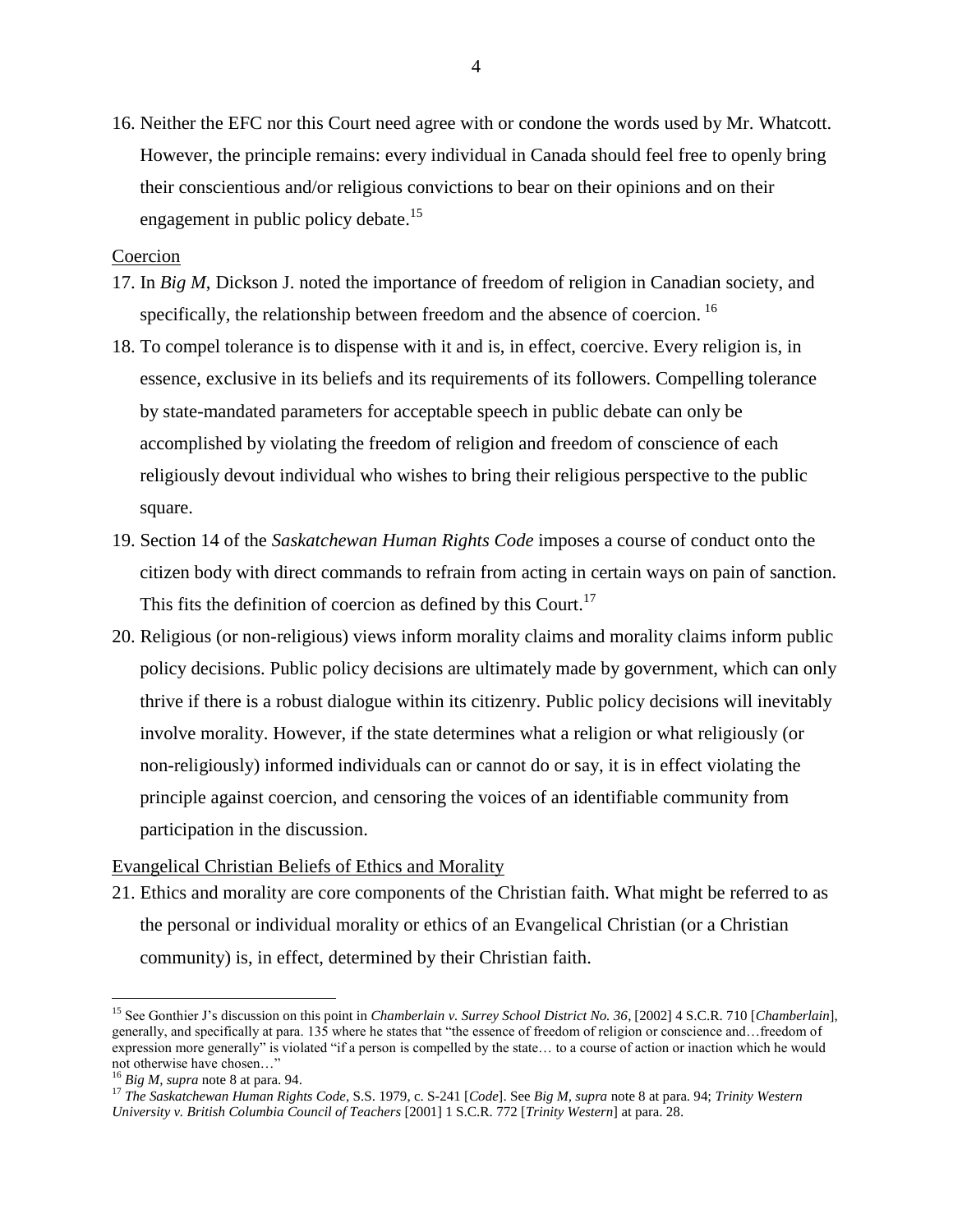#### <span id="page-14-0"></span>Effect on Religious Participation

- 22. Legislation that violates fundamental *Charter* rights of individuals such as the legislation in question cannot be considered to minimally impair the rights in question. Nor does it have the proportionality between the effects of the limiting measure and the objective of the legislation required to meet the *Oakes* test.
- 23. The effect Mr. Whatcott"s prosecution has on the average religiously informed individual in Canada is the creation of a sense that religious perspectives on morality in Canada are impermissible, and could very well result in legal entanglement, with untold financial and reputational costs.
- 24. The matter before this Honourable Court is much broader than simply the topics Mr. Whatcott chose to address in his pamphlets. The issue of free religious expression is important; any Evangelical Christian Canadian may be adversely affected by the fear that he or she might be prosecuted for entertaining "such religious beliefs as a person chooses" or for declaring their "religious beliefs openly" or manifesting "religious belief by worship and practice or by teaching and dissemination". Such an individual would thus be "forced to act in a way that is contrary to his beliefs or conscience". No longer would she or he enjoy the "right of every Canadian to work out for himself or herself what his or her religious obligations, if any, should be". This possibility is in direct contradiction to the oft-quoted reflection on our free and democratic society of Justice Dickson in *Big M Drug Mart*. 18

#### <span id="page-14-1"></span>Concluding Thoughts on Religious Freedom

- 25. Following this Court"s reasoning in *Multani v. Commission scolaire Marguerite-Bourgeoys,* <sup>19</sup> *Young v. Young,* <sup>20</sup> and *Trinity Western University v. British Columbia College of Teachers,* <sup>21</sup> this Court should not conclude that religiously motivated participation of an individual in a public debate will harm the state's interest in creating or maintaining a tolerant society.
- 26. The state, through the Appellant and interveners, has failed to demonstrate that the overbroad prohibition of any publication that "exposes or tends to expose to hatred, ridicules, belittles or otherwise affronts the dignity of *any* person" is minimally impairing to freedom of

<sup>18</sup> *Big M, supra* note 8 at para. 94.

<sup>19</sup> *Multani v. Commission scolaire Marguerite-Bourgeoys*, [2006] 1 S.C.R. 256.

<sup>20</sup> *Young v. Young*, [1993] 4 S.C.R. 3.

<sup>21</sup> *Trinity Western*.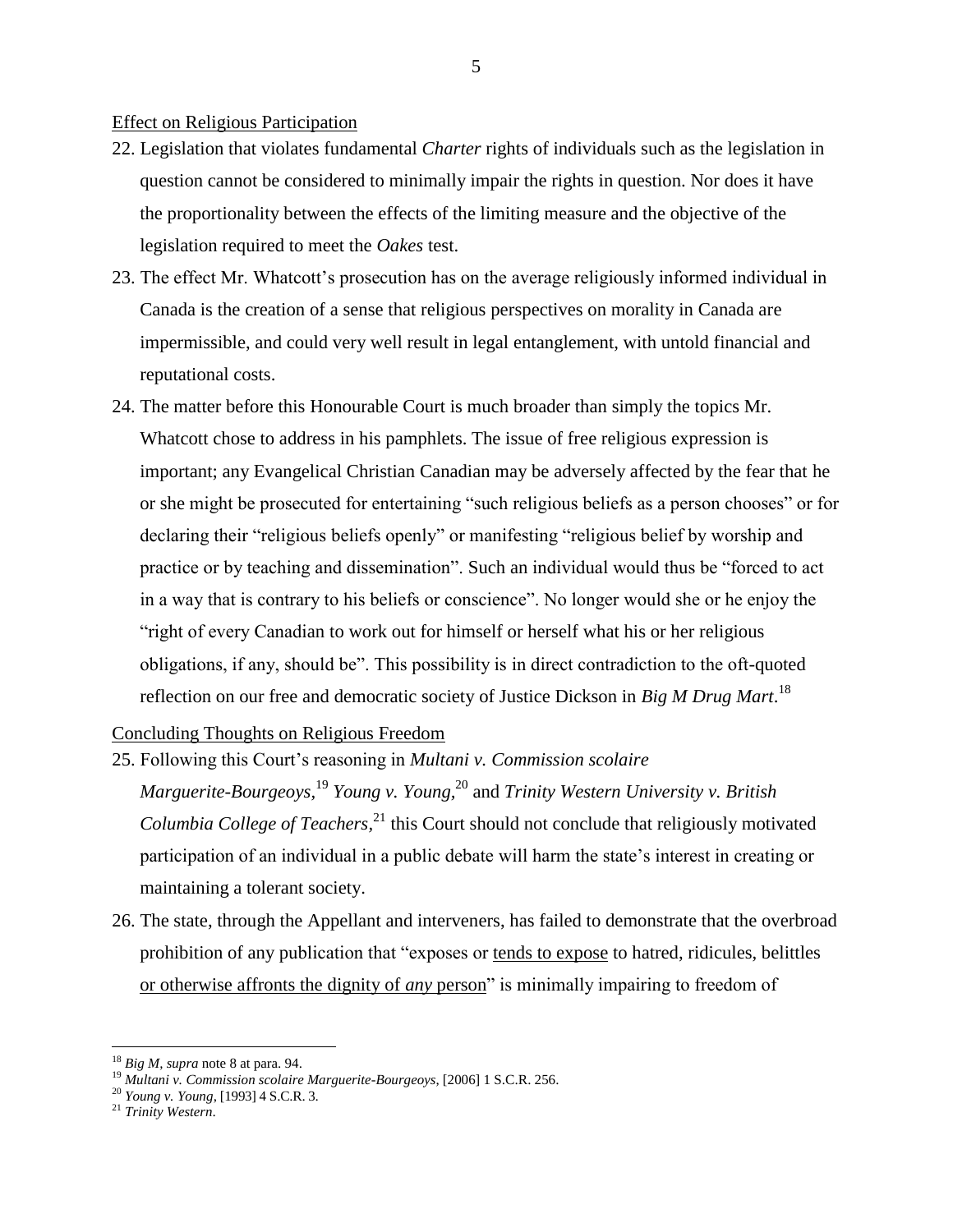conscience and religion, and the free religious expression guaranteed by both the *Charter* and this Court.

- 27. Freedom of religion must include, by necessity, the freedom to publish, in print or speech, material that "declare[s] religious beliefs openly" or is "teaching and dissemination" that may be deemed offensive by some. Sacred texts such as the Bible or other religious texts contain many prohibitions against or criticisms of certain behaviours that may relate to the practices of identifiable groups, but for Christians all are couched in the context of love for one"s neighbour.<sup>22</sup>
- 28. The religious denunciation of certain behaviours cannot constitute hate speech or speech otherwise prohibited by the *Code*. Speech anchored in sacred text, religious belief and expression should not be required to conform to drifting societal values. This would place an unreasonable restriction on freedom of religion.
- 29. Applying the principles enunciated above, the state has not demonstrated that denying religious participation in public dialogue where the participation might be offensive to some is a reasonable means to achieve tolerance. Such a broad violation of the freedom of religious expression undermines the values of freedom, democracy and Christianity and is incompatible with Canadian goals of diversity and multiculturalism.

## <span id="page-15-0"></span>**C. Is it permissible to morally criticise sinful behaviour while respecting the person? Are Christians able to "hate the sin and love the sinner" in accordance with their religious beliefs?**

- 30. Evangelical Christianity calls for the imperatives of love for God and one"s neighbour as demonstrated in a religious faith that is integrated, active and holistic.<sup>23</sup> Evangelical Christians practice and manifest their faith not only through religious worship, prayer, and doctrinal teaching, but also through activities of social service, charitable work, social activism and through participation in public dialogue "for the good of their neighbour", and for the benefit of their society,  $^{24}$  all of which constitute a manifestation and exercise of their religious beliefs and values.
- 31. For Evangelical Christians, social engagement within and outside one"s religious community is part of an outward expression of faith, obedience to and worship of God. The imperative to

<sup>22</sup> *Holy Bible*, *supra* note 13, Matthew 22:39 – "Love your neighbour as yourself."

<sup>&</sup>lt;sup>23</sup> *Ibid.*, Matthew 22:36-40: "Teacher, which is the greatest commandment in the Law?" Jesus replied: "Love the Lord your God with all your heart and with all your soul and with all your mind.' This is the first and greatest commandment. And the second is like it: "Love your neighbor as yourself." All the Law and the Prophets hang on these two commandments."

<sup>24</sup> *Ibid.,* Jeremiah 29:7.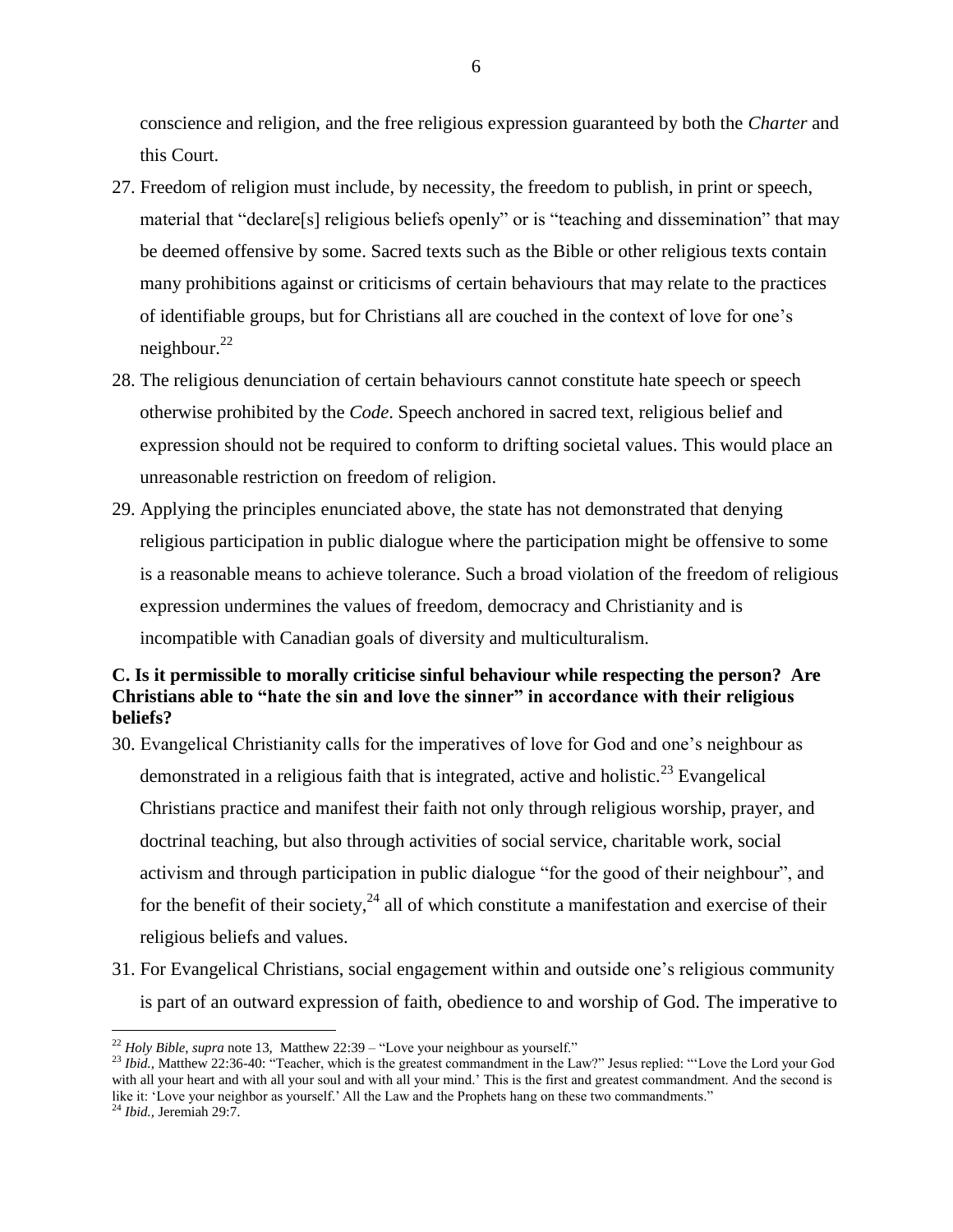love goes beyond the confines of the Church. The Christian is compelled to love her neighbour as herself. Jesus taught that "neighbour" is anyone with whom a person comes into contact, and that "love" includes sharing the truth, as understood from Scripture, out of a genuine concern for the wellbeing of the neighbour.<sup>25</sup>

32. The famous magician and atheist Penn Jillette, after being presented with a Bible by an audience member who admitted he was proselytizing, described how much he valued this man"s concern for him:

> I don"t respect people who don"t proselytize, [who] believe that there is a heaven and hell and people could be going to hell (or not getting eternal life or whatever) and you think that, well it's not really worth telling them this because it would make it socially awkward. And atheists who think that people should not proselytize – "Just leave me alone, keep your religion to yourself" …How much do you have to hate somebody to not proselytize? How much do you have to hate somebody to believe that everlasting life is possible and not tell them that  $2^{26}$

- 33. It is not only possible to criticize certain behaviour without hating those exhibiting that behaviour, but criticizing such behaviour is often an expression of love. Evangelical Christians hold the belief in redemption as foundational to our existence. This is a context for interpretation of expression in which a distinction is made between acceptance and approval, agreement and tolerance. All people are fallen. All people can be redeemed. Thus all people are accepted in their personhood, for their inestimable worth. However, not all activity is acceptable; thus, while accepting the person, the Christian is called by Christ to disapprove of certain actions.
- 34. Criticism can take place from a number of different perspectives and can be expressed in a number of different ways. By its very nature, criticism is often confrontational, even offensive at times.
- 35. An Evangelical Christian should be able to engage in discussions of a moral nature outside of his or her Christian community in the pluralist, free and democratic society in which we find ourselves. Evangelical Christians have shown a high tolerance for comment, critique and even ridicule of their sincerely held beliefs. This is part of the cost of living in an open, democratic and free society.

<sup>25</sup> *Ibid.,* Parable of the Good Samaritan, Luke 10:29-37.

<sup>&</sup>lt;sup>26</sup> As quoted by Ed Stetzer in "Proselytizing in a Multi-Faith World: Why Mutual Respect and Tolerance Requires Us to Witness for Christ" *Christianity Today* (April 2011) at page 25.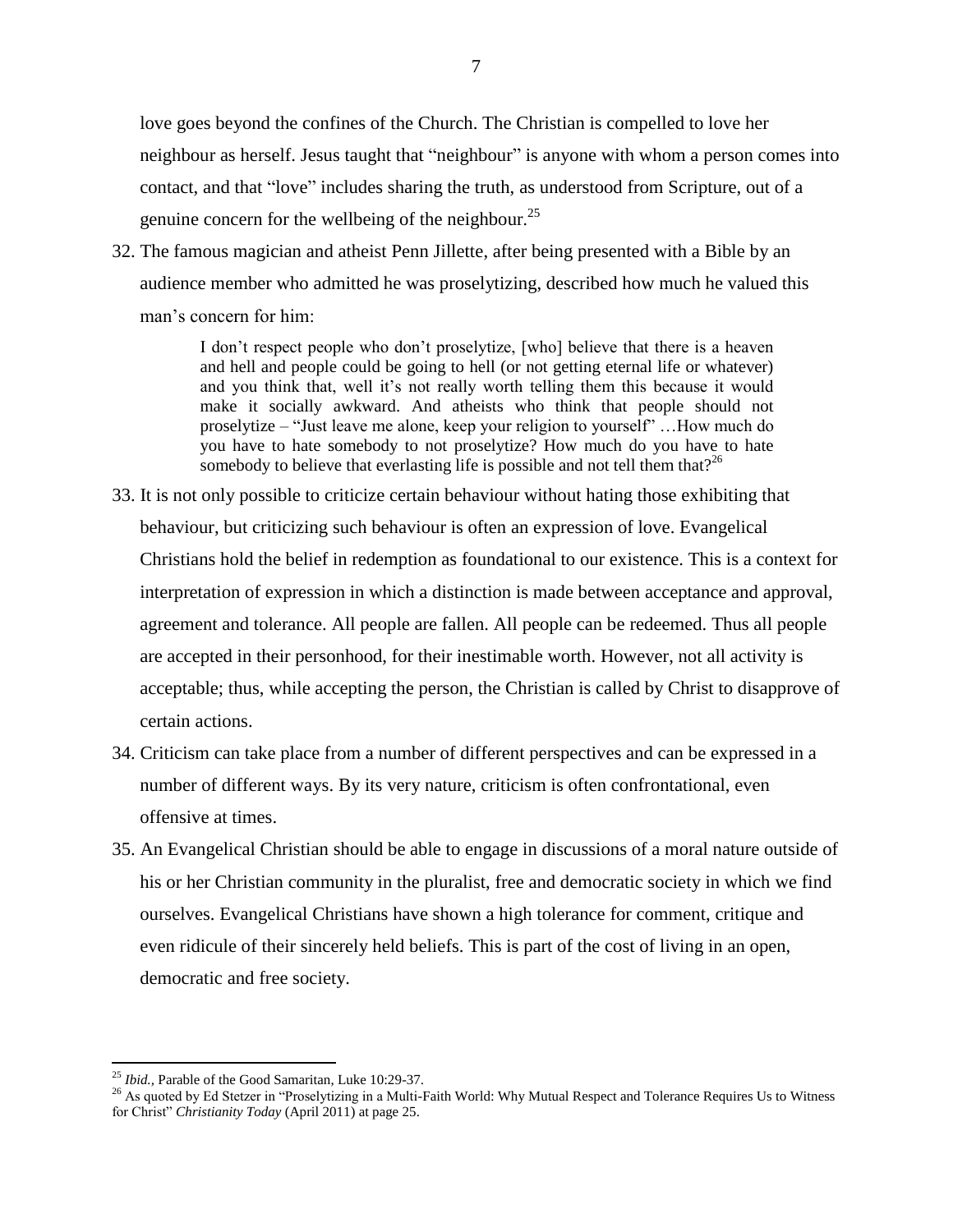- 36. To argue otherwise is to stand for the proposition that the religious Canadian"s views on morality are only acceptable for expression in the public sphere when those views already accord with the current state of Canadian law. However, such a proposition is preposterous: for example, can an Evangelical Christian denounce child pornography because it is, at the moment, illegal but should have held his tongue instead of advocating for inclusion of child pornography in the *Criminal Code* prior to Parliament"s decision to do so in 1993?
- 37. The religiously informed do comment on a broad range of moral issues: the protection and wellbeing of children; human trafficking; poverty and homelessness in Canada and abroad; and, the protection of vulnerable citizens at both ends of the age spectrum, to name only a few.
- 38. All of these issues have a moral element to them that benefits from the participation of all citizens, including Christian and other religious Canadians. As stated by this Court, "No one has a monopoly on truth, and our system is predicated on the faith that in the marketplace of ideas, the best solutions to public problems will rise to the top."<sup>27</sup>

## <span id="page-17-0"></span>**D. What philosophy of society should the Court adopt when dealing with issues of religion, expression and human rights?**

- 39. The notions of "non-religious" and "secular" are often misunderstood or misapplied. In *Chamberlain v. Surrey School District No. 36* this Court found that the common usage of "secular" to mean "non-religious" is erroneous.<sup>28</sup>
- 40. Proponents of a theoretically non-religious form of secularism (which will be referred to as "non-inclusive secularism" to distinguish it from the "inclusive secularism" described by Gonthier J.) suggest that non-inclusive secularism ensures freedom of religion for every religious individual and group by recognizing an "equality" of all religions and denying the unique and exclusive claims of any religious belief. They posit that this non-inclusive secularism addresses the issue of not imperilling community living, as referred to by Gonthier J.
- 41. By eliminating speech (religious or otherwise) that may be deemed offensive by some, the *Code* does not promote recognition of the dignity and equal rights of all citizens, further the public policy that all citizens are free and equal, or discourage or eliminate discrimination.<sup>29</sup>

<sup>27</sup> *Reference re Secession of Quebec*, [1998] 2 S.C.R. 217 at para. 68.

<sup>&</sup>lt;sup>28</sup> Chamberlain, supra note 15 at para 137 per Gonthier J. Concurred on this point: McLachlin C.J. for the majority at para. 3 and LeBel J. at paras. 208 and 209.

<sup>&</sup>lt;sup>29</sup> The objectives of the *Code, supra* note 17, are set out in section 3:

<sup>(</sup>a) to promote recognition of the inherent dignity and the equal inalienable rights of all members of the human family; and

<sup>(</sup>b) to further public policy in Saskatchewan that every person is free and equal in dignity and rights and to discourage and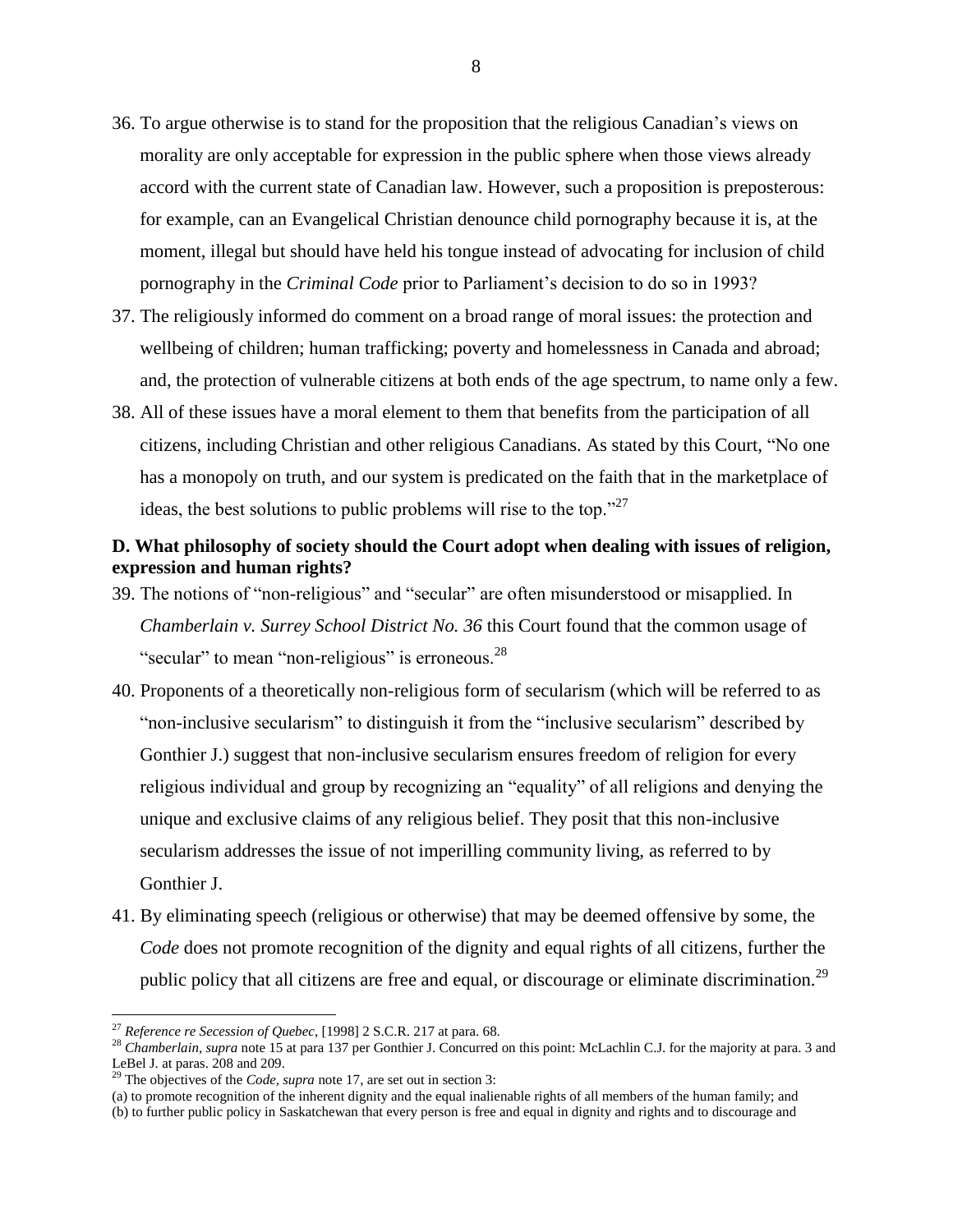Rather, if the approach proposed by the state is accepted, the *Code* will limit public disagreement, and thereby impose a new philosophy of non-inclusive secularism. This undermines a pluralist, free and democratic society that is accepting of others and tolerant of beliefs and lifestyles with which one might disagree or disapprove. It rather creates a form of non-inclusive secularist indoctrination that imperils the very standard of community living it claims to protect.

- 42. Canada"s development in the realms of policy and law, influenced heavily by a Judaeo-Christian tradition, has bred a vibrant, multicultural nation of acceptance of others" beliefs and, at least, tolerance when there has been disagreement with or disapproval of those beliefs. The idea that to achieve tolerance, the non-violent and peaceful views of a religious minority, even if offensive to some, must be censored and punished with a hefty fine is unjustified and legally unsupportable in a society that is constitutionally pluralist, multicultural and guarantees freedom of religion and conscience.<sup>30</sup>
- 43. Gonthier J. summarized this point well in *Chamberlain*, a point on which the majority concurred:<sup>31</sup>

"language espousing "tolerance" ought not be employed as a cloak for the means of obliterating disagreement… Language appealing to "respect", "tolerance", "recognition" or "dignity", however, must reflect a two-way street in the context of conflicting beliefs, as to do otherwise fails to appreciate and respect the dignity of each person involved in any disagreement, and runs the risk of escaping the collision of dignities by saying "pick one". But this cannot be the answer*.* In my view, the relationship between s. 2 and s. 15 of the *Charter*, in a truly free society, must permit persons who respect the fundamental and inherent dignity of others and who do not discriminate, to still disagree with others and even disapprove of the conduct or beliefs of others. Otherwise, claims for "respect" or "recognition" or "tolerance", where such language becomes a constitutionally mandated proxy for "acceptance", tend to obliterate disagreement."<sup>32</sup>

44. In the case at bar, the issue is not how to balance a conflict between religious rights and equality rights. Rather, this case is an example of straight state violation of religious freedom and freedom of expression.<sup>33</sup>

eliminate discrimination.

 $30$  In fact, this Court has described Canada as a "diverse and multicultural society, bound together by the values of accommodation, tolerance and respect for diversity." *Chamberlain, supra* note 15 at para. 21.

<sup>31</sup> *Ibid.* at para. 3 and 208-9.

<sup>&</sup>lt;sup>32</sup> *Ibid.* at para. 134. Although Gonthier J was in dissent, McLachlin C.J. for the majority did not disagree with Gonthier's statement.

<sup>33</sup> See also *Chamberlain, ibid.* at para. 132.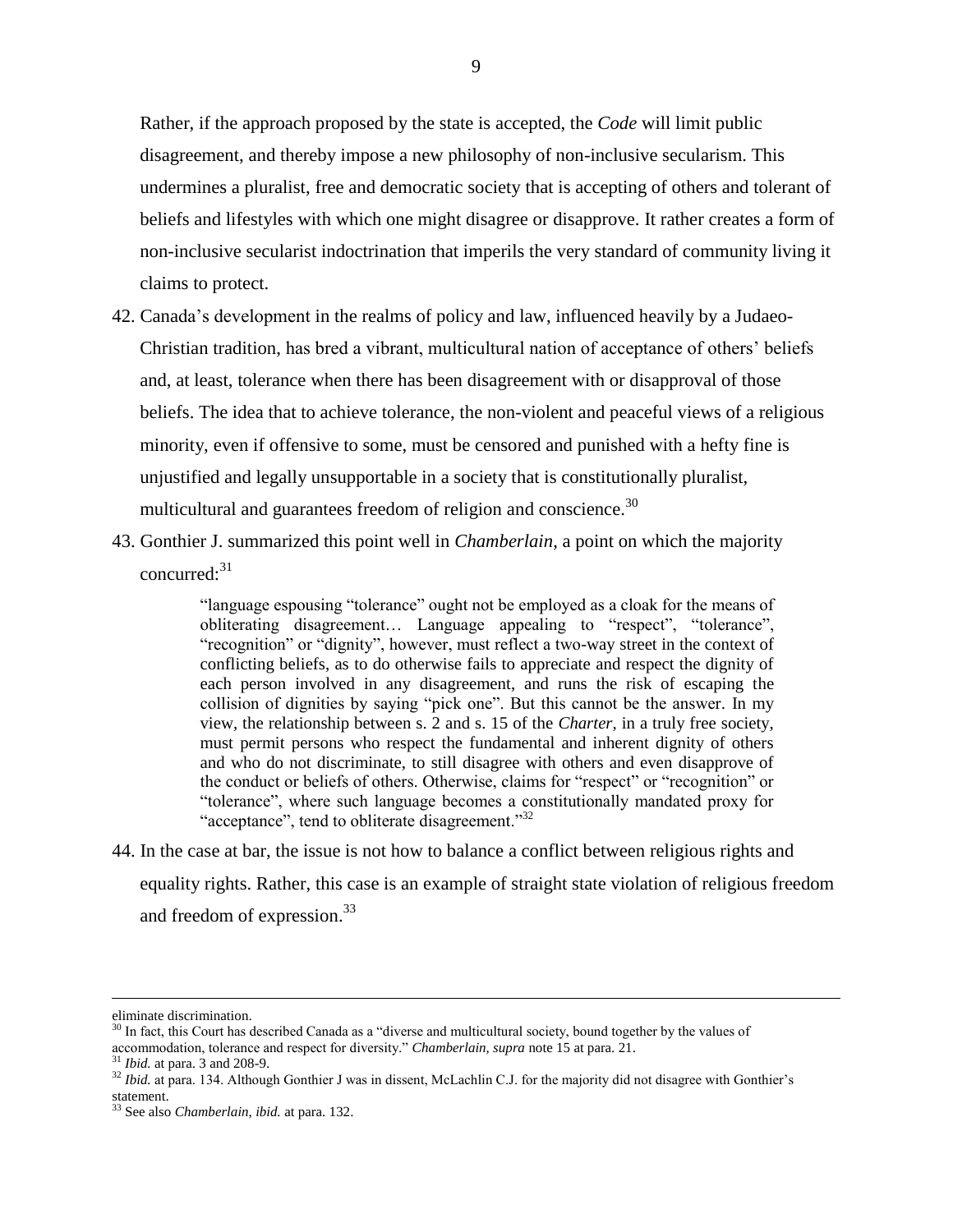- 45. A pluralist society is one in which there may be sharp disagreements on issues of morality and behaviour. This is a distinctly different society from the one promoted by the Appellant. The Appellant wishes to change Canada from a pluralist society into a restrictive and homogeneous one – a society in which every view is held in equal respect without disagreement, and where any disagreement is marginalized, censored or even prosecuted as "intolerant."
- 46. Voltaire is often attributed as saying, "I disapprove of what you say, but I will defend to the death your right to say it." This is a maxim of a truly free and democratic society, a society that embraces a plurality of ideas in the marketplace of ideas, where more than the state product is available for trade.

## <span id="page-19-0"></span>**PART IV: COSTS**

47. The EFC does not seek costs, and asks that no costs be awarded against it.

# <span id="page-19-1"></span>**PART V: ORDER SOUGHT**

- 48. The EFC requests that this appeal be denied. The EFC further submits that the interpretation given to the *Saskatchewan Human Rights Code* s. 14(1)(b) by the Tribunal and the Appellant infringe the *Charter* and that the violation does not minimally impair the *Charter* rights of religious individuals.<sup>34</sup> Accordingly, the legislation itself is in jeopardy and cannot be saved under section 1 of the *Charter.*
- 49. The EFC seeks leave to present oral argument at the hearing of the Appeal, and requests 10 minutes for this purpose.

# ALL OF WHICH IS RESPECTFULLY SUBMITTED, this 4<sup>th</sup> day of August, 2011.

 $SIGNED:$ 

 **The Evangelical Fellowship of Canada** 130 Albert Street, Suite 1810 Ottawa, Ontario K1P 5G4

## **DONALD E.L. HUTCHINSON** Tel : 613-233-9868 Fax : 613-233-0301 Solicitor for The Evangelical Fellowship of Canada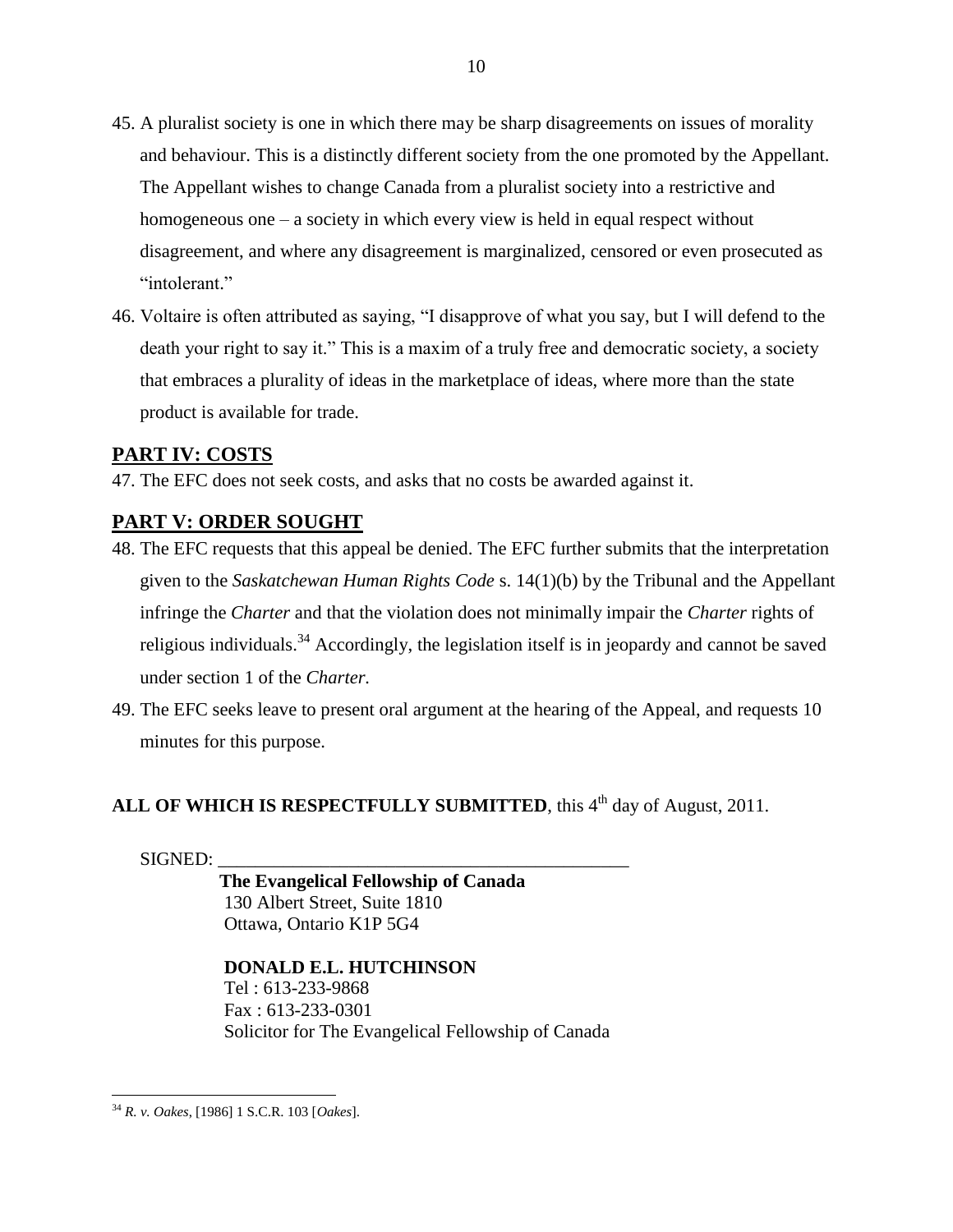# **PART VI: TABLE OF AUTHORITIES**

| <b>Cases</b> | Paragraphs                                                                                                                                                   |
|--------------|--------------------------------------------------------------------------------------------------------------------------------------------------------------|
| 1.           |                                                                                                                                                              |
| 2.           | Chamberlain v. Surrey School District No. 36, [2002] 4 S.C.R. 71014, 16, 39, 42, 43, 44                                                                      |
| 3.           | Multani v. Commission scolaire Marguerite-Bourgeoys, [2006] 1 S.C.R. 25625                                                                                   |
| 4.           |                                                                                                                                                              |
| 5.           |                                                                                                                                                              |
| 6.           |                                                                                                                                                              |
| 7.           |                                                                                                                                                              |
| 8.           | Trinity Western University v. British Columbia Council of Teachers [2001] 1 S.C.R.                                                                           |
| 9.           |                                                                                                                                                              |
|              | <b>Secondary Sources and Other Materials</b><br>Paragraphs                                                                                                   |
| 10.          |                                                                                                                                                              |
| 11.          | Clemenger, Bruce J., "Evangelicalism and the Advancement of Religion" Church & Faith                                                                         |
| 12.          | Finke, Roger & Grim, Brian J., The Price of Freedom Denied (New York: Cambridge                                                                              |
| 13.          | Peter W. Hogg, Constitutional Law of Canada, loose-leaf, 5 <sup>th</sup> ed. (Toronto: Carswell,                                                             |
| 14.          | Holy Bible, New International Version, (Grand Rapids, Michigan: The Zondervan                                                                                |
| 15.          | Stetzer, Ed, "Proselytizing in a Multi-Faith World: Why Mutual Respect and Tolerance<br>Requires Us to Witness for Christ" Christianity Today (April 2011)32 |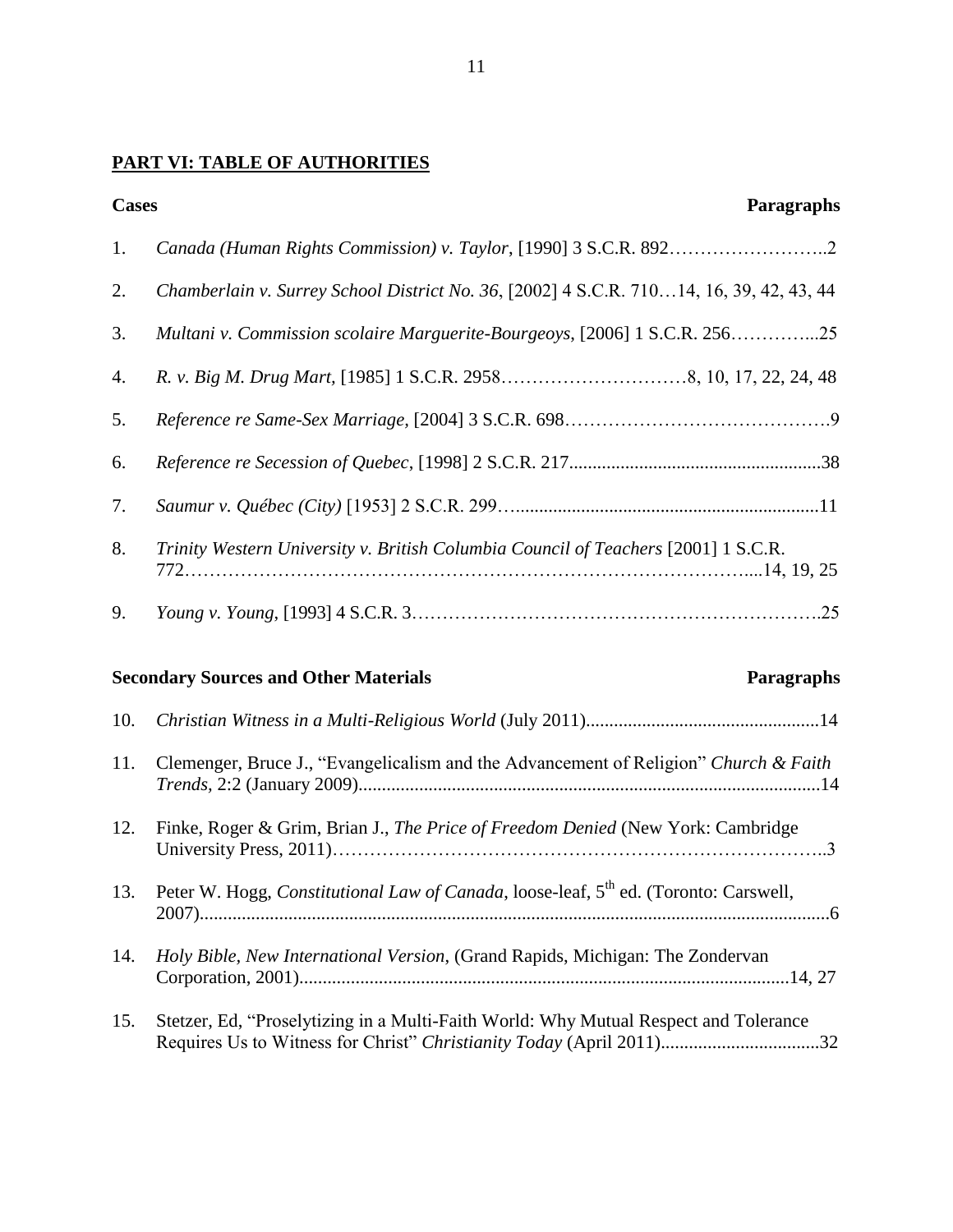# **Statutory Provisions** Paragraphs 16. *Canadian Charter of Rights and Freedoms as found in the Constitution Act*, 1982, being Schedule B to the Canada Act 1982 (U.K.), 1982, c. 11................................................11, 13 17. *The Saskatchewan Human Rights Code,* S.S. 1979, c. S-241…………………..…19, 41, 48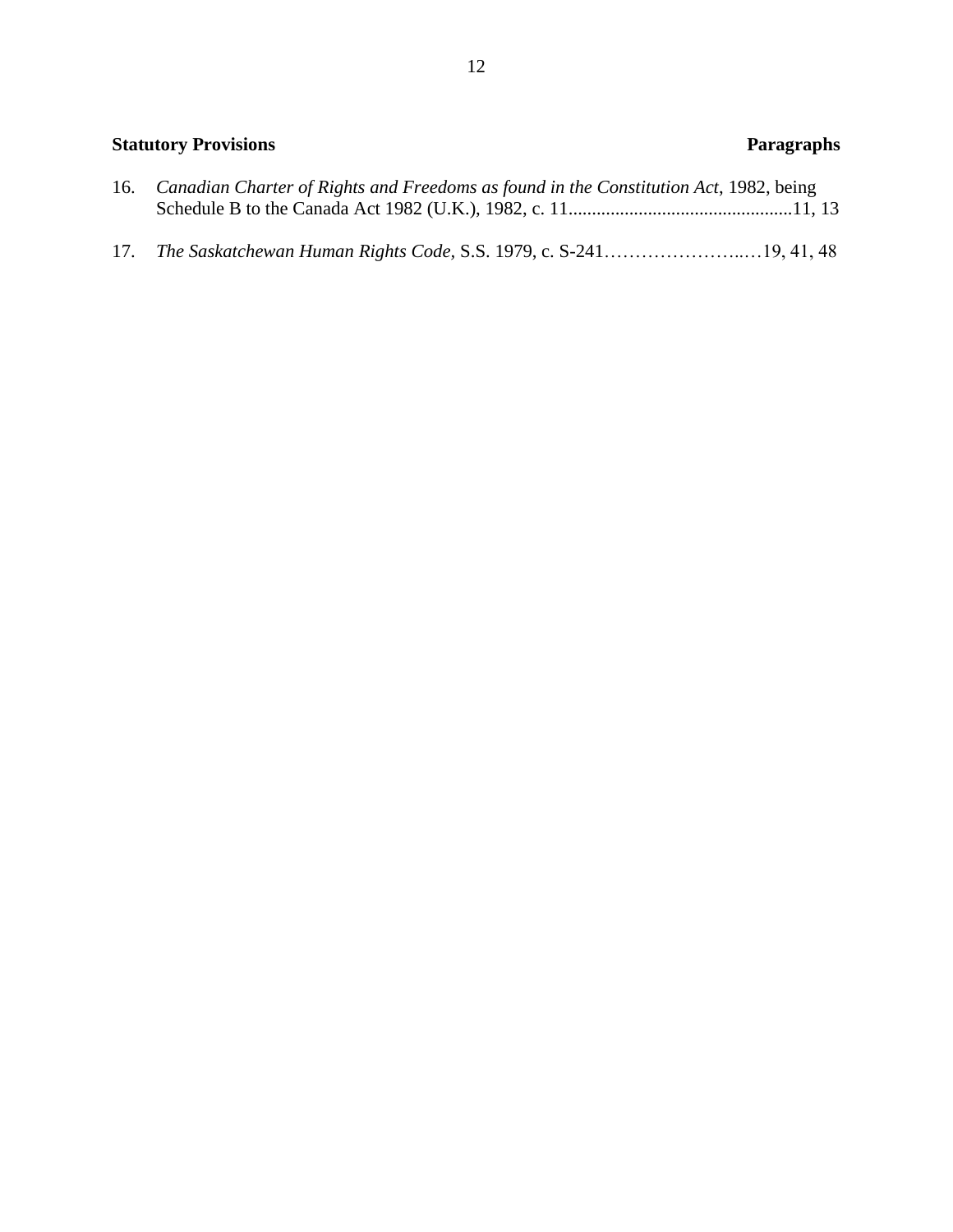## **PART VII: RELEVANT STATUTORY PROVISIONS**

Relevant Provisions of:

*Canadian Charter of Rights and Freedoms as found in the Constitution Act***, 1982, being Schedule B to the Canada Act 1982 (U.K.), 1982, c. 11**

#### *Fundamental freedoms*

**2.** Everyone has the following fundamental freedoms:

*(a)* freedom of conscience and religion;

*(b)* freedom of thought, belief, opinion and expression, including freedom of the press and other media of communication;

*(c)* freedom of peaceful assembly; and

*(d)* freedom of association.

## […]

## *Other rights and freedoms not affected by Charter*

**26.** The guarantee in this Charter of certain rights and freedoms shall not be construed as denying the existence of any other rights or freedoms that exist in Canada.

**Charte Canadienne des droits et libertés, Partie I de la Loi constitutionnelle de 1982 constituant l'annexe B de la Loi de 1982 sur le Canada (R-U), 1982, c. 11**

### *Libertés fondamentales*

**2.** Chacun a les libertés fondamentales suivantes :

*a)* liberté de conscience et de religion;

*b)* liberté de pensée, de croyance, d'opinion et d'expression, y compris la liberté de la presse et des autres moyens de communication;

*c)* liberté de réunion pacifique;

*d)* liberté d'association.

#### **Maintien des autres droits et libertés**

**26.** Le fait que la présente charte garantit certains droits et libertés ne constitue pas une négation des autres droits ou libertés qui existent au Canada.